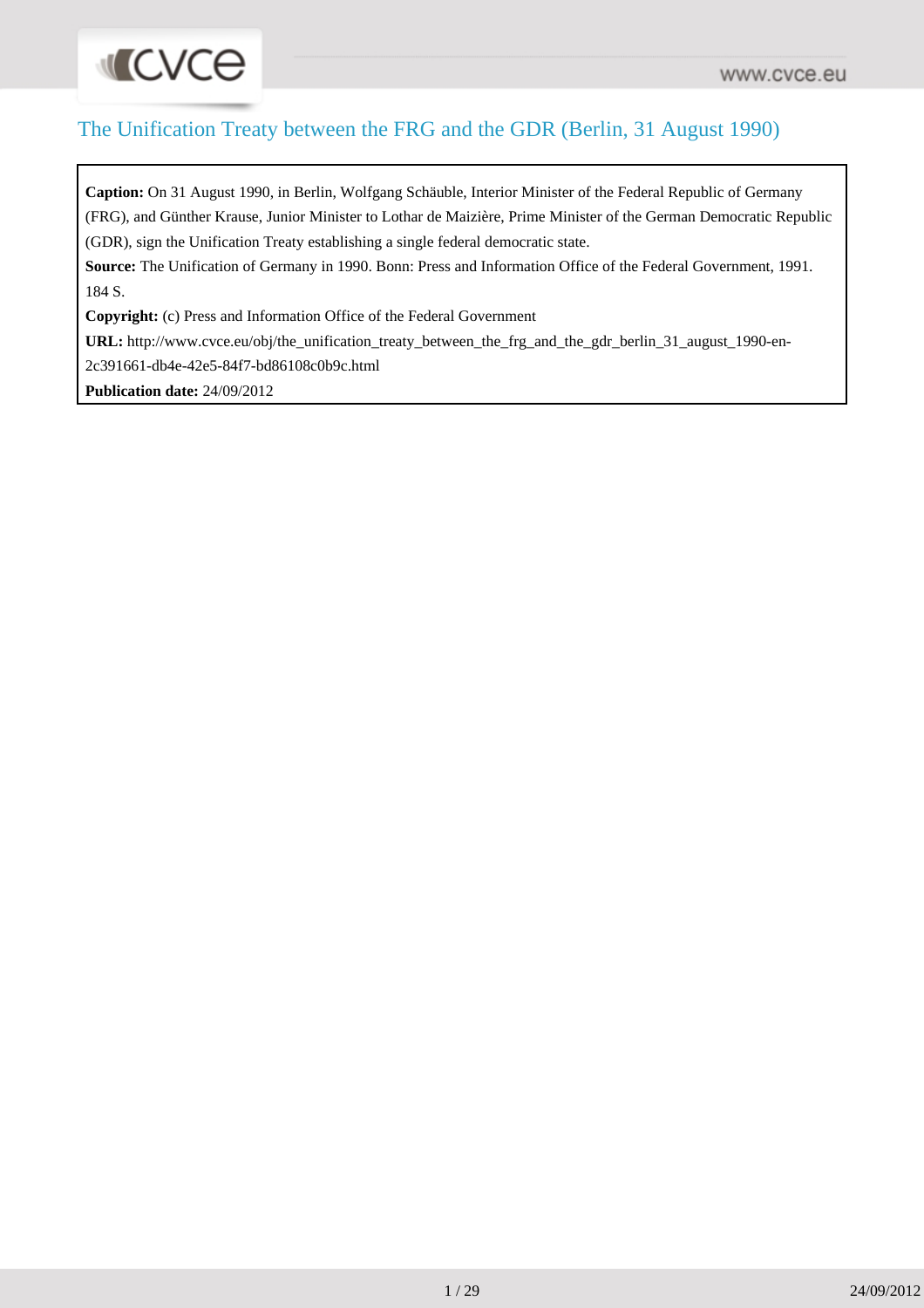

# **Treaty of 31 August 1990 between the Federal Republic of Germany and the German Democratic Republic on the establishment of German unity (Unification Treaty)**

| CHAPTER VPUBLIC ADMINISTRATION AND THE ADMINISTRATION OF JUSTICE    |
|---------------------------------------------------------------------|
|                                                                     |
| CHAPTER VIILABOUR, SOCIAL WELFARE, FAMILY, WOMEN, PUBLIC HEALTH AND |
|                                                                     |
|                                                                     |
|                                                                     |
|                                                                     |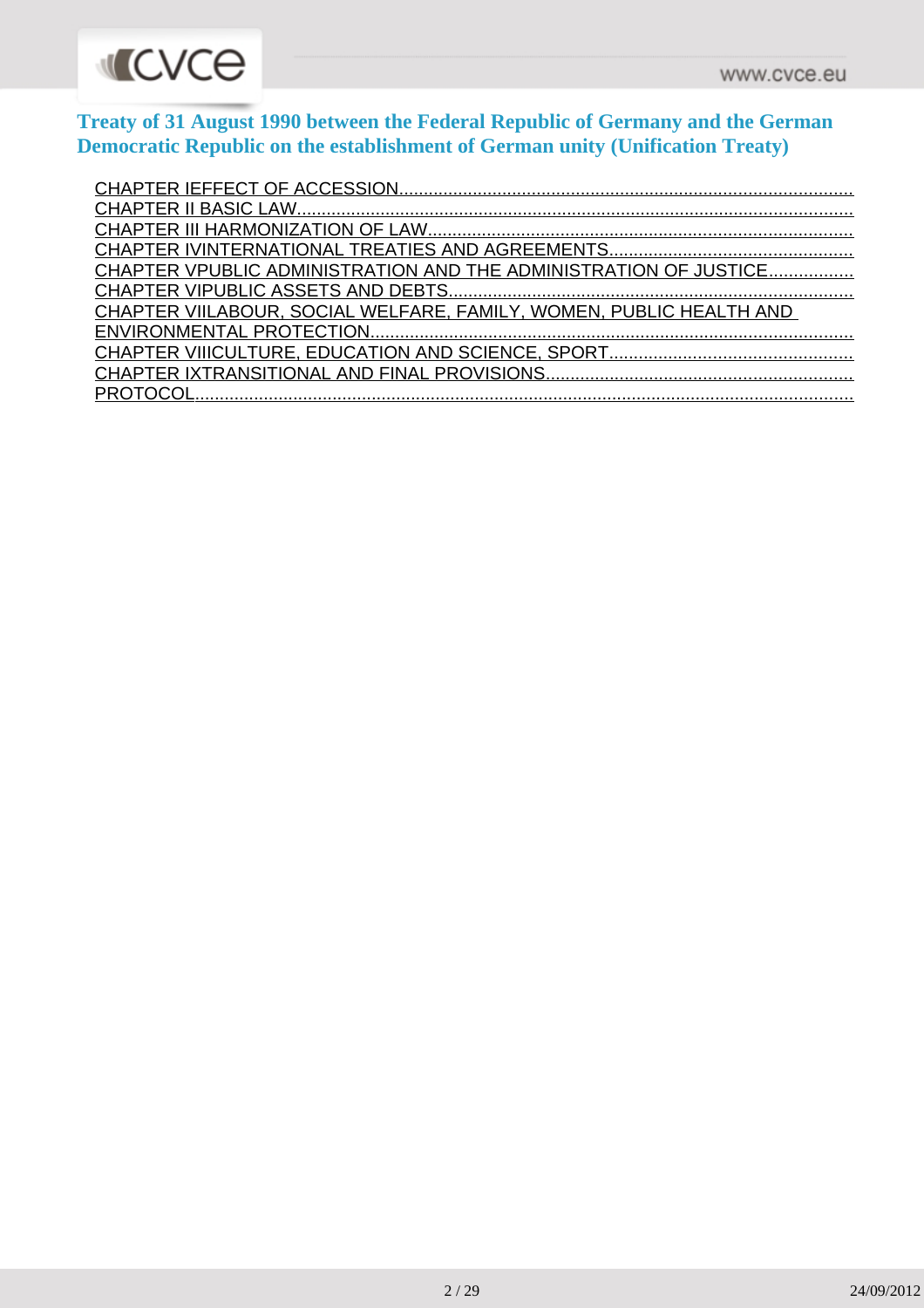

**On 31 August 1990 Wolfgang Schäuble, Federal Minister of the Interior, and GDR State Secretary Günther Krause signed the Unification Treaty in East Berlin. The Treaty entered into force upon the GDR's accession to the Federal Republic on 3 0ctober1990. This date was chosen by the GDR Volkskammer on 23 August 1990.**

The Federal Republic of Germany and the German Democratic Republic,

Resolved to achieve in free self-determination the unity of Germany in peace and freedom as an equal partner in the community of nations,

Mindful of the desire of the people in both parts of Germany to live together in peace and freedom in a democratic and social federal state governed by the rule of law,

In grateful respect to those who peacefully helped freedom prevail and who have unswervingly adhered to the task of establishing German unity and are achieving it,

Aware of the continuity of German history and bearing in mind the special responsibility arising from our past for a democratic development in Germany committed to respect for human rights and to peace,

Seeking through German unity to contribute to the unification of Europe and to the building of a peaceful European order in which borders no longer divide and which ensures that all European nations can live together in a spirit of mutual trust,

Aware that the inviolability of frontiers and of the territorial integrity and sovereignty of all states in Europe within their frontiers constitutes a fundamental condition for peace,

Have agreed to conclude a Treaty on the Establishment of German Unity, containing the following provisions:

#### **CHAPTER I EFFECT OF ACCESSION**

#### **ARTICLE 1 LÄNDER**

(1) Upon the accession of the German Democratic Republic to the Federal Republic of Germany in accordance with Article 23 of the Basic Law taking effect on 3 October 1990 the Länder of Brandenburg, Mecklenburg-Western Pomerania, Saxony, Saxony-Anhalt and Thuringia shall become Länder of the Federal Republic of Germany. <sup>1</sup> The establishment of these Länder and their boundaries shall be governed by the provisions of the Constitutional Act of 22 July 1990 on the Establishment of Länder in the German Democratic Republic (Länder Establishment Act) (Law Gazette I, No. 51, p. 955) in accordance with Annex II.

(2) The 23 boroughs of Berlin shall form Land Berlin.

### **ARTICLE 2 CAPITAL CITY, DAY OF GERMAN UNITY**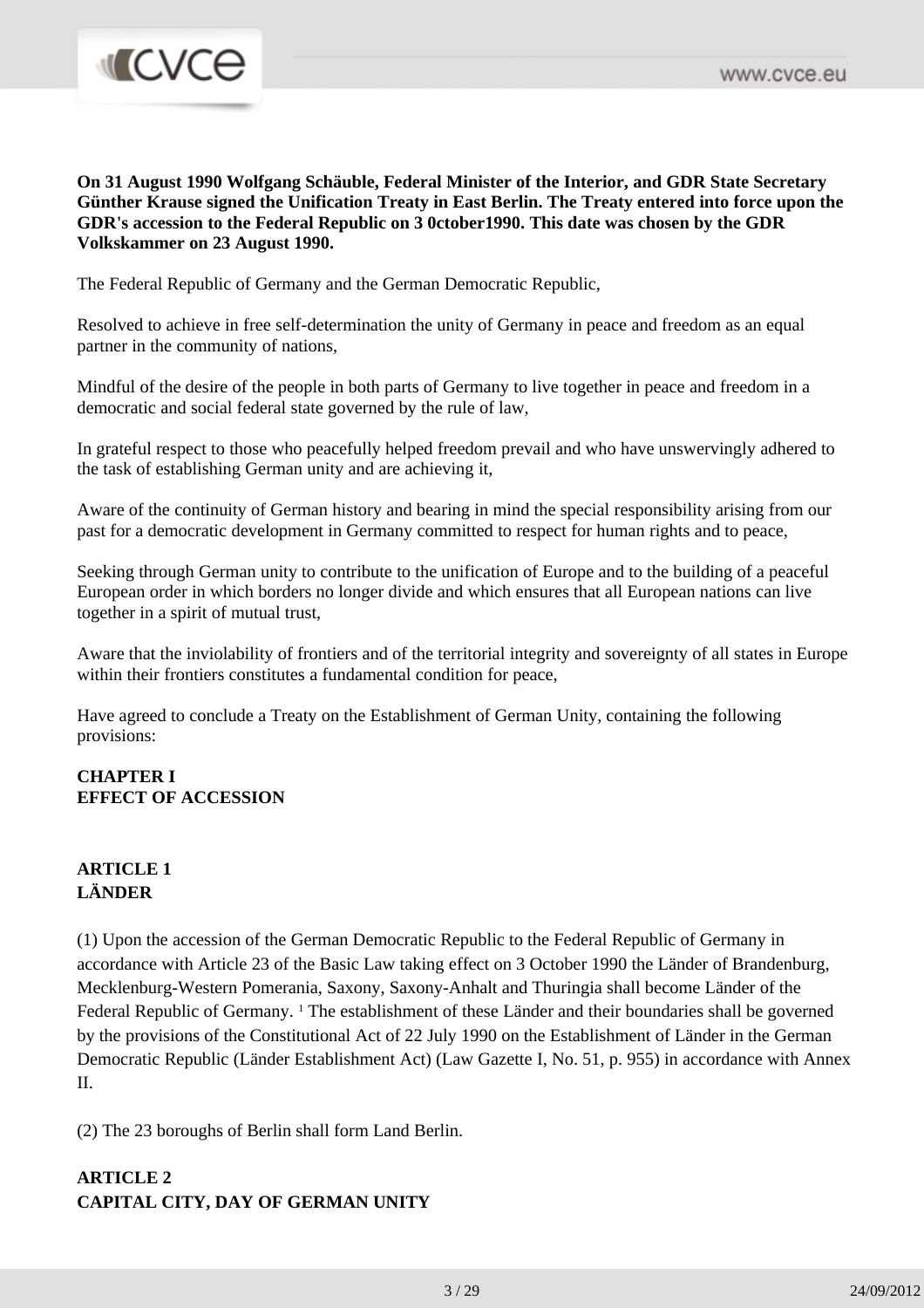# **INCVCE**

(1) The capital of Germany shall be Berlin. The seat of the parliament and government shall be decided after the establishment of German unity.

(2) 3 October shall be a public holiday known as the Day of German Unity.

### **CHAPTER II BASIC LAW**

# **ARTICLE 3 ENTRY INTO FORCE OF THE BASIC LAW**

Upon the accession taking effect, the Basic Law of the Federal Republic of Germany, as published in the Federal Law Gazette Part III, No. 100-1, and last amended by the Act of 21 December 1983 (Federal Law Gazette I, p. 1481), shall enter into force in the Länder of Brandenburg, Mecklenburg-Western Pomerania, Saxony, Saxony-Anhalt and Thuringia and in that part of Land Berlin where it has not been valid to date <sup>2</sup>, subject to the amendments arising from Article 4, unless otherwise provided in this Treaty.

### **ARTICLE 4 AMENDMENTS TO THE BASIC LAW RESULTING FROM ACCESSION**

The Basic Law of the Federal Republic of Germany shall be amended as follows:

1. The preamble shall read as follows:

"Conscious of their responsibility before God and men,

Animated by the resolve to serve world peace as an equal partner in a united Europe, the German people have adopted, by virtue of their constituent power, this Basic Law.

The Germans in the Länder of Baden-Wurttemberg, Bavaria, Berlin, Brandenburg, Bremen, Hamburg, Hesse, Lower Saxony, Mecklenburg-Western Pomerania, North-Rhine/Westphalia, Rhineland-Palatinate, Saarland, Saxony, Saxony-Anhalt, Schleswig-Holstein and Thuringia have achieved the unity and freedom of Germany in free self-determination. This Basic Law is thus valid for the entire German people."

- 2. Article 23 shall be repealed.
- 3. Article 51 (2) shall read as follows:

"(2) Each Land shall have at least three votes; Länder with more than two million inhabitants shall have four, Länder with more than six million inhabitants five, and Länder with more than seven million inhabitants six votes."<sup>3</sup>

4. The existing text of Article 135a<sup>4</sup> shall become paragraph 1. The following paragraph shall be inserted after paragraph 1:

"(2) Paragraph 1 above shall be applied mutatis mutandis to liabilities of the German Democratic Republic or its legal entities as well as to liabilities of the Federation or other corporate bodies and institutions under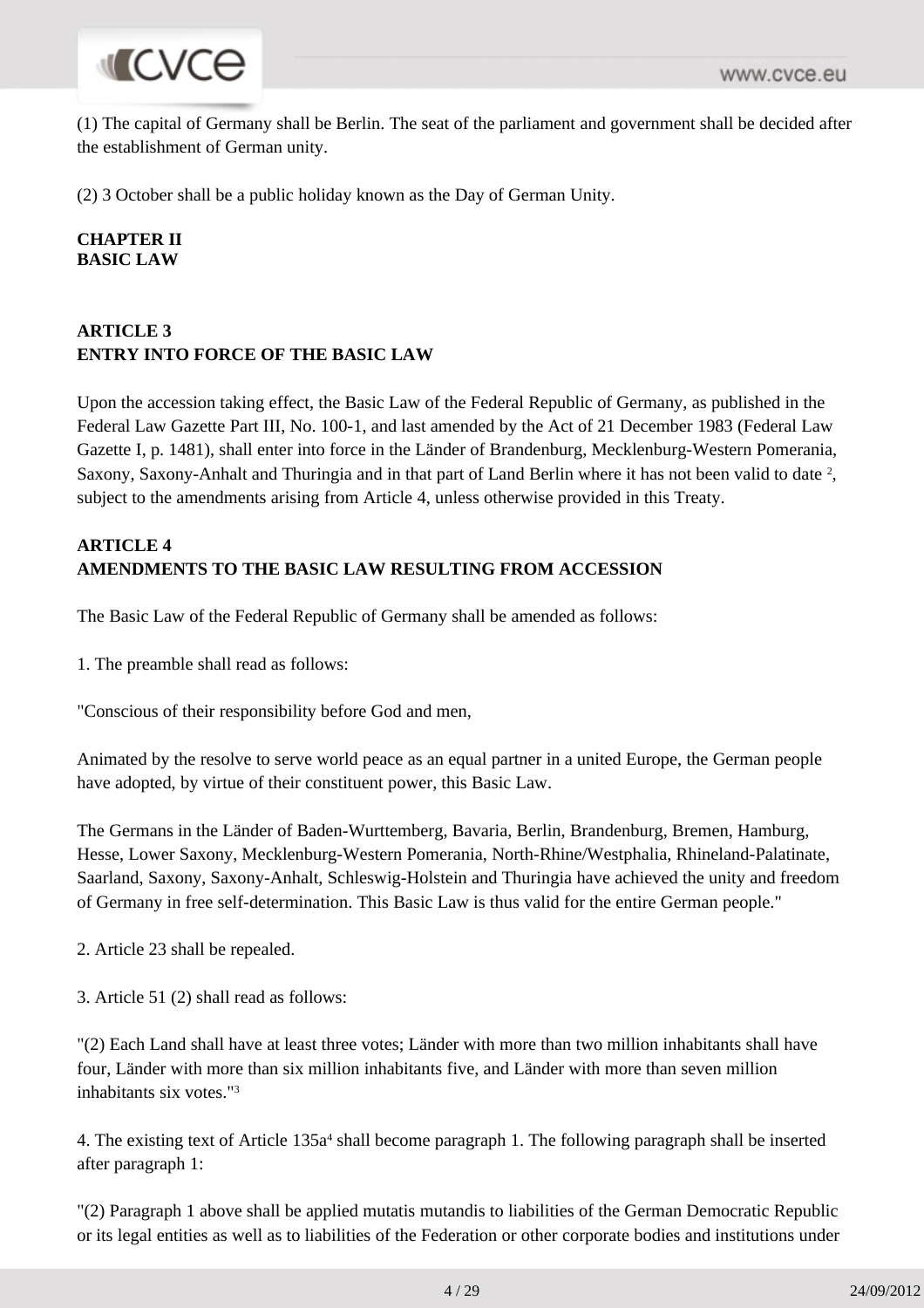# **INCVCE**

public law which are connected with the transfer of properties of the German Democratic Republic to the Federation, Länder and communes (Gemeinden), and to liabilities arising from measures taken by the German Democratic Republic or its legal entities."

5. The following new Article 143 shall be inserted in the Basic Law:

"Article 143

(1) Law in the territory specified in Article 3 of the Unification Treaty may deviate from provisions of this Basic Law for a period not extending beyond 31 December 1992 in so far as and as long as no complete adjustment to the order of the Basic Law can be achieved as a consequence of the different conditions. Deviations must not violate Article 19 (2)<sup>5</sup> and must be compatible with the principles set out in Article 79  $(3).6$ 

(2) Deviations from sections II, VIII, VIIIa, IX, X and XI are permissible for a period not extending beyond 31 December 1995.

(3) Notwithstanding paragraphs 1 and 2 above, Article 41 of the Unification Treaty and the rules for its implementation shall remain valid in so far as they provide for the irreversibility of interferences with property in the territory specified in Article 3 of the said Treaty."

6. Article 146 shall read as follows:

"Article 146

This Basic Law, which is valid for the entire German people following the achievement of the unity and freedom of Germany, shall cease to be in force on the day on which a constitution adopted by a free decision of the German people comes into force."

# **ARTICLE 5 FUTURE AMENDMENTS TO THE CONSTITUTION**

The Governments of the two Contracting Parties recommend to the legislative bodies of the united Germany<sup>7</sup> that within two years they should deal with the questions regarding amendments or additions to the Basic Law as raised in connection with German unification, in particular

- with regard to the relationship between the Federation and the Länder in accordance with the Joint Resolution of the Minister Presidents of 5 July 1990<sup>8</sup>,

- with regard to the possibility of restructuring the Berlin/Brandenburg area in derogation of the provisions of Article 29 of the Basic Law<sup>9</sup> by way of an agreement between the Länder concerned,

- with considerations on introducing state objectives into the Basic Law, and

- with the question of applying Article 146 of the Basic Law and of holding a referendum in this context.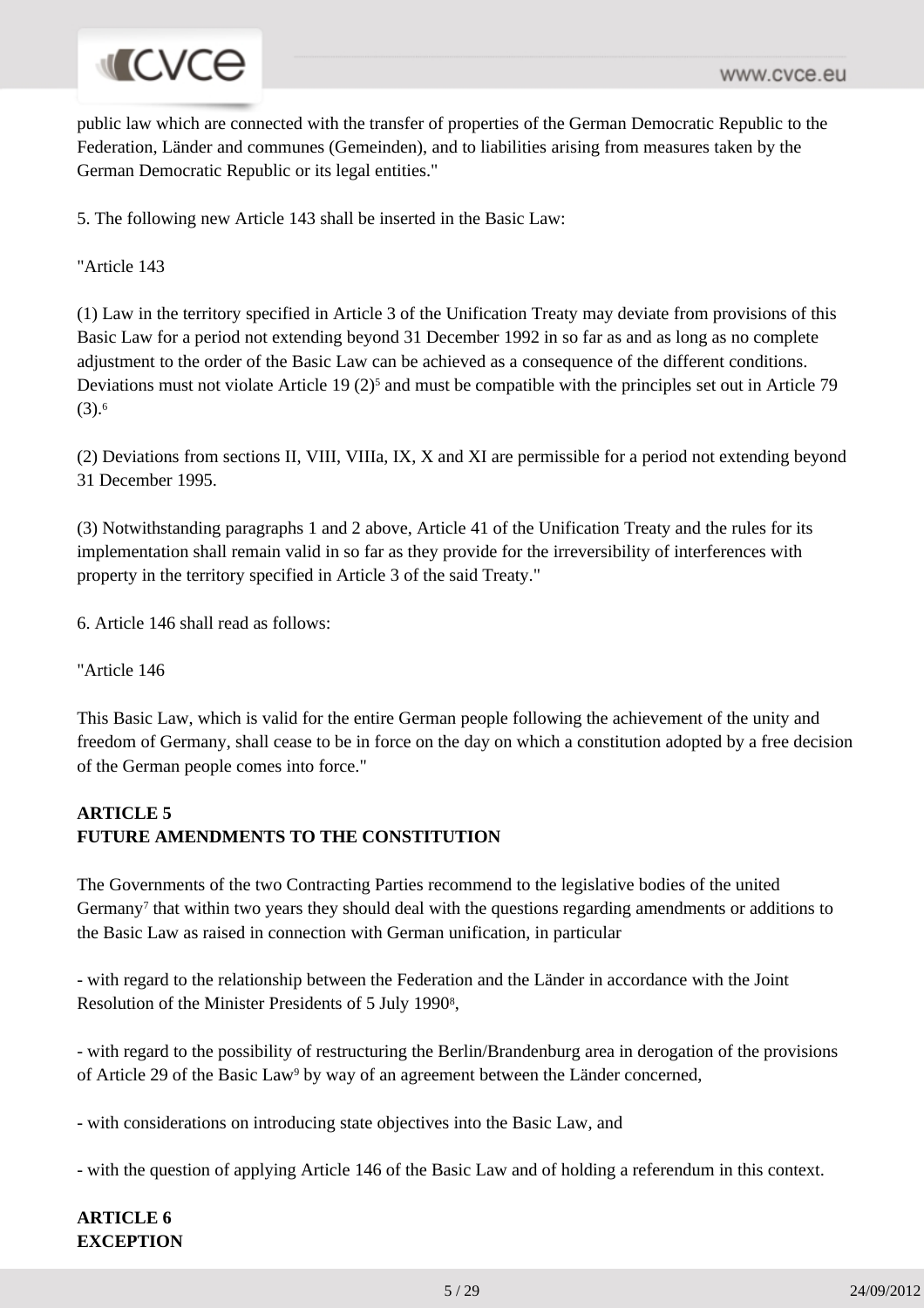

For the time being, Article 131 of the Basic Law shall not be applied in the territory specified in Article 3 of this Treaty.<sup>10</sup>

### **ARTICLE 7 FINANCIAL SYSTEM**

(1) The financial system of the Federal Republic of Germany shall be extended to the territory specified in Article 3 unless otherwise provided in this Treaty.

(2) Article 106 of the Basic Law shall apply to the apportionment of tax revenue among the Federation as well as the Länder and communes (associations of communes) in the territory specified in Article 3 of this Treaty with the proviso that

1. paragraph 3, fourth sentence, and paragraph 4 shall not apply up to 31 December 199411;

2. up to 31 December 1996 the share of income tax revenue received by the communes in accordance with Article 106 (5) of the Basic Law shall be passed on from the Länder to the communes not on the basis of the amount of income tax paid by their inhabitants, but according to the number of inhabitants in the communes;

3. up to 31 December 1994, in derogation of Article 106 (7) of the Basic Law, an annual share of at least 20 per cent of the Land share of total revenue from joint taxes and of the total revenue from Land taxes as well as 40 per cent of the Land share from the German Unity Fund<sup>12</sup> according to paragraph 5, item 1, shall accrue to the communes (associations of communes).

(3) Article 10713 of the Basic Law shall be valid in the territory specified in Article 3 of this Treaty with the proviso that up to 31 December 1994 the provision of paragraph 1, fourth sentence, shall not be applied between the Länder which have until now constituted the Federal Republic of Germany and the Länder in the territory specified in Article 3 of this Treaty and that there shall be no all-German financial equalization between the Länder (Article 107 (2) of the Basic Law).

The Land share of turnover tax throughout Germany shall be divided up into an eastern component and a western component in such a way that the average share of turnover tax per inhabitant in the Länder of Brandenburg, Mecklenburg-Western Pomerania, Saxony, Saxony-Anhalt and Thuringia amounts in 1991 to 55 per cent in 1992 to 60 per cent in 1993 to 65 per cent in 1994 to 70 per cent of the average share of turnover tax per inhabitant in the Länder of Baden-Wurttemberg, Bavaria, Bremen, Hesse, Hamburg, Lower Saxony, North-Rhine/Westphalia, Rhineland-Palatinate, Saarland and Schleswig-Holstein. The share of Land Berlin shall be calculated in advance on the basis of the number of inhabitants. The provisions contained in this paragraph shall be reviewed for 1993 in the light of the conditions obtaining at the time.

(4) The territory specified in Article 3 of this Treaty shall be incorporated in the provisions of Articles 91 a, 91 b and 104 a (3) and (4) of the Basic Law<sup>13a</sup>, including the pertinent implementing provisions, in accordance with this Treaty with effect from 1 January 1991.

(5) Following the establishment of German unity the annual allocations from the German Unity Fund shall be distributed as follows:

1. 85 per cent as special assistance to the Länder of Brandenburg, Mecklenburg-Western Pomerania,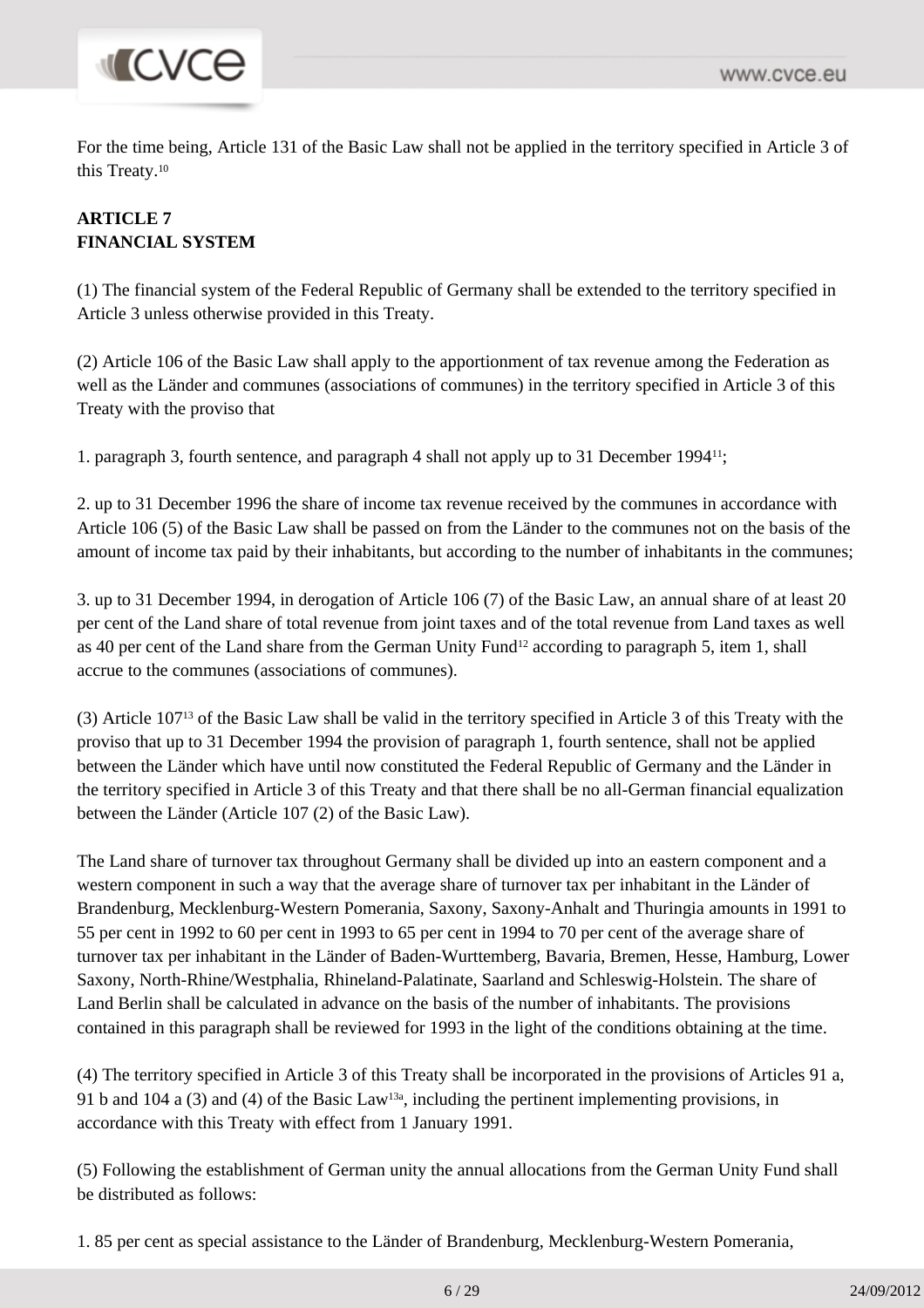# **MCVCe**

Saxony, Saxony-Anhalt and Thuringia as well as to Land Berlin to cover their general financial requirements and divided up among these Länder in proportion to their number of inhabitants, excluding the inhabitants of Berlin (West), and

2. 15 per cent to meet public requirements at a central level in the territory of the aforementioned Länder.

(6) In the event of a fundamental change in conditions, the Federation and the Länder shall jointly examine the possibilities of granting further assistance in order to ensure adequate financial equalization for the Länder in the territory specified in Article 3 of this Treaty.

#### **CHAPTER III HARMONIZATION OF LAW**

### **ARTICLE 8 EXTENSION OF FEDERAL LAW**

Upon the accession taking effect, federal law shall enter into force in the territory specified in Article 3 of this Treaty unless its area of application is restricted to certain Länder or parts of Länder of the Federal Republic of Germany and unless otherwise provided in this Treaty, notably Annex I.

# **ARTICLE 9 CONTINUED VALIDITY OF LAW OF THE GERMAN DEMOCRATIC REPUBLIC**

(1) Law of the German Democratic Republic valid at the time of the signing of this Treaty which is Land law according to the distribution of competence under the Basic Law shall remain in force in so far as it is compatible with the Basic Law, notwithstanding Article 143, with the federal law put into force in the territory specified in Article 3 of this Treaty and with the directly applicable law of the European Communities, and unless otherwise provided in this Treaty. Law of the German Democratic Republic which is federal law according to the distribution of competence under the Basic Law and which refers to matters not regulated uniformly at the federal level shall continue to be valid as Land law under the conditions set out in the first sentence pending a settlement by the federal legislator.

(2) The law of the German Democratic Republic referred to in Annex II shall remain in force with the provisos set out there in so far as it is compatible with the Basic Law, taking this Treaty into consideration, and with the directly applicable law of the European Communities.

(3) Law of the German Democratic Republic enacted after the signing of this Treaty shall remain in force to the extent agreed between the Contracting Parties. Paragraph 2 above shall remain unaffected.

(4) Where law remaining in force according to paragraphs 2 and 3 above refers to matters within the exclusive legislative power of the Federation, it shall remain in force as federal law. Where it refers to matters within concurrent legislative powers or outlining legislation, it shall continue to apply as federal law if and to the extent that it relates to fields which are regulated by federal law in the remaining area of application of the Basic Law.

(5) The church tax legislation enacted by the German Democratic Republic in accordance with Annex II shall continue to apply as Land law in the Länder named in Article 1 (1) of this Treaty.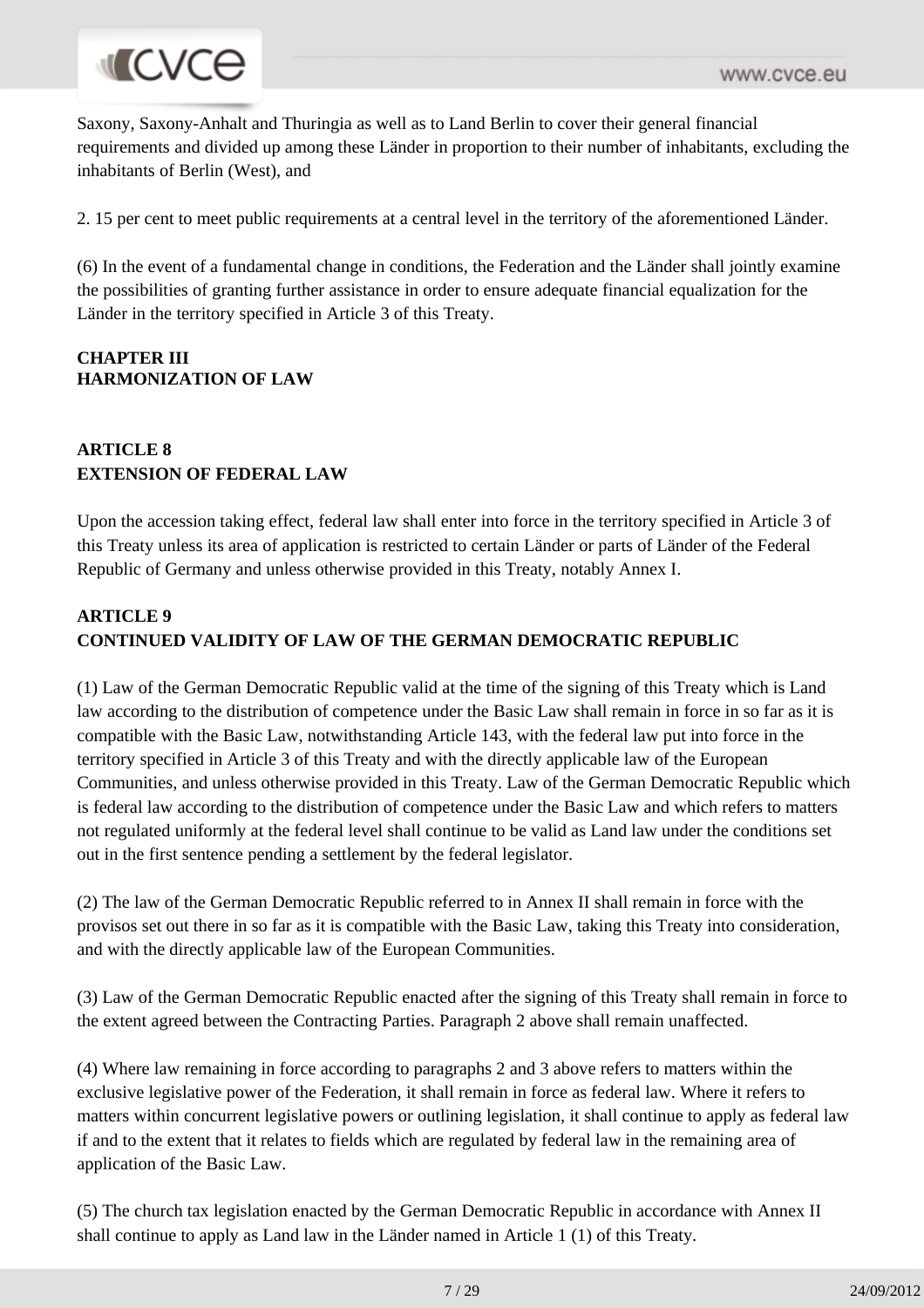### **ARTICLE 10 LAW OF THE EUROPEAN COMMUNITIES**

(1) Upon the accession taking effect, the Treaties on the European Communities together with their amendments and supplements as well as the international agreements, treaties and resolutions which have come into force in connection with those Treaties shall apply in the territory specified in Article 3 of this Treaty.

(2) Upon the accession taking effect, the legislative acts enacted on the basis of the Treaties on the European Communities shall apply in the territory specified in Article 3 of this Treaty unless the competent institutions of the European Communities enact exemptions. These exemptions are intended to take account of administrative requirements and help avoid economic difficulties.

(3) Legislative acts of the European Communities whose implementation or execution comes under the responsibility of the Länder shall be implemented or executed by the latter through provisions under Land law.

### **CHAPTER IV INTERNATIONAL TREATIES AND AGREEMENTS**

### **ARTICLE 11 TREATIES OF THE FEDERAL REPUBLIC OF GERMANY**

The Contracting Parties proceed on the understanding that international treaties and agreements to which the Federal Republic of Germany is a contracting party, including treaties establishing membership of international organizations or institutions, shall retain their validity and that the rights and obligations arising therefrom, with the exception of the treaties named in Annex I, shall also relate to the territory specified in Article 3 of this Treaty. Where adjustments become necessary in individual cases, the all-German Government shall consult with the respective contracting parties.

## **ARTICLE 12 TREATIES OF THE GERMAN DEMOCRATIC REPUBLIC**

(1) The Contracting Parties are agreed that, in connection with the establishment of German unity, international treaties of the German Democratic Republic shall be discussed with the contracting parties concerned with a view to regulating or confirming their continued application, adjustment or expiry, taking into account protection of confidence, the interests of the states concerned, the treaty obligations of the Federal Republic of Germany as well as the principles of a free, democratic basic order governed by the rule of law, and respecting the competence of the European Communities.

(2) The united Germany shall determine its position with regard to the adoption of international treaties of the German Democratic Republic following consultations with the respective contracting parties and with the European Communities where the latter's competence is affected.

(3) Should the united Germany intend to accede to international organizations or other multilateral treaties of which the German Democratic Republic but not the Federal Republic of Germany is a member,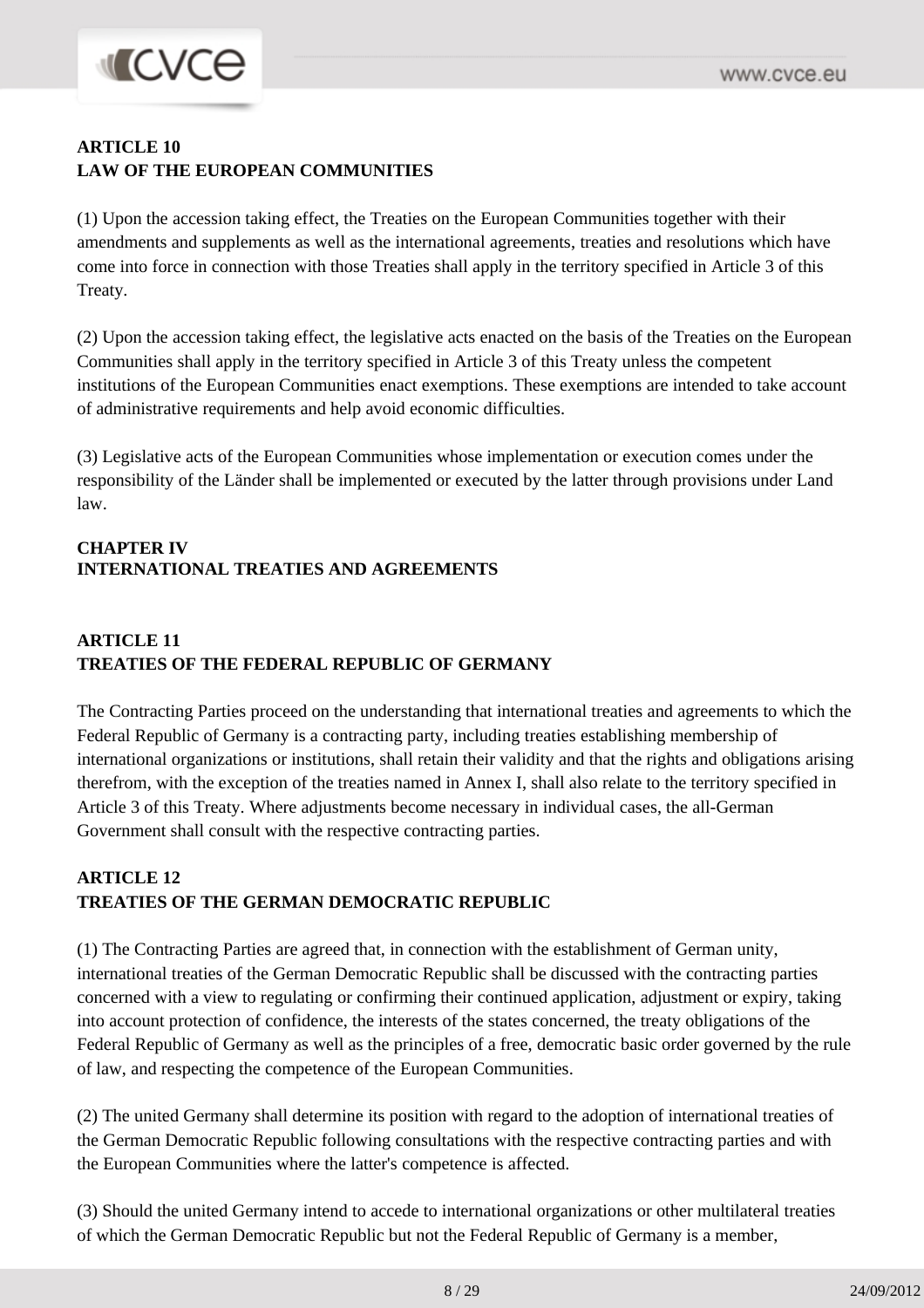agreement shall be reached with the respective contracting parties and with the European Communities where the latter's competence is affected.

## **CHAPTER V PUBLIC ADMINISTRATION AND THE ADMINISTRATION OF JUSTICE**

## **ARTICLE 13 FUTURE STATUS OF INSTITUTIONS**

(1) Administrative bodies and other institutions serving the purposes of public administration or the administration of justice in the territory specified in Article 3 of this Treaty shall pass under the authority of the government of the Land in which they are located. Institutions whose sphere of activities transcends the boundaries of a Land shall come under the joint responsibility of the Länder concerned. Where institutions consist of several branches each of which is in a position to carry out its activities independently, the branches shall come under the responsibility of the government of the respective Land in which they are located. The Land government shall be responsible for the transfer or winding-up. Section 22 of the Länder Establishment Act of 22 July 1990 shall remain unaffected.

(2) To the extent that before the accession took effect the institutions or branches mentioned in paragraph 1, first sentence, performed tasks that are incumbent upon the Federation according to the distribution of competence under the Basic Law, they shall be subject to the competent supreme federal authorities. The latter shall be responsible for the transfer or winding-up.

(3) Institutions under paragraphs 1 and 2 above shall also include such

1. cultural, educational, scientific and sports institutions,

2. radio and television establishments as come under the responsibility of public administrative bodies.

## **ARTICLE 14 JOINT INSTITUTIONS OF THE LÄNDER**

(1) Institutions or branches of institutions which, before the accession took effect, performed tasks that are incumbent upon the Länder according to the distribution of competence under the Basic Law shall continue to operate as joint institutions of the Länder pending a final settlement by the Länder named in Article 1(1) of this Treaty. This shall apply only to the extent that it is necessary for them to remain in place under this transitional arrangement so as to allow the Länder to carry out their responsibilities.

(2) The joint institutions of the Länder shall be under the authority of the Land plenipotentiaries pending the election of minister presidents in the Länder. Subsequently they shall be under the authority of the minister presidents. The latter may charge the responsible Land minister with their supervision.

### **ARTICLE 15 TRANSITIONAL ARRANGEMENTS FOR LAND ADMINISTRATION**

(1) The Land spokesmen in the Länder named in Article 1 (1) of this Treaty and the government plenipotentiaries in the districts shall continue to discharge their present responsibilities on behalf of the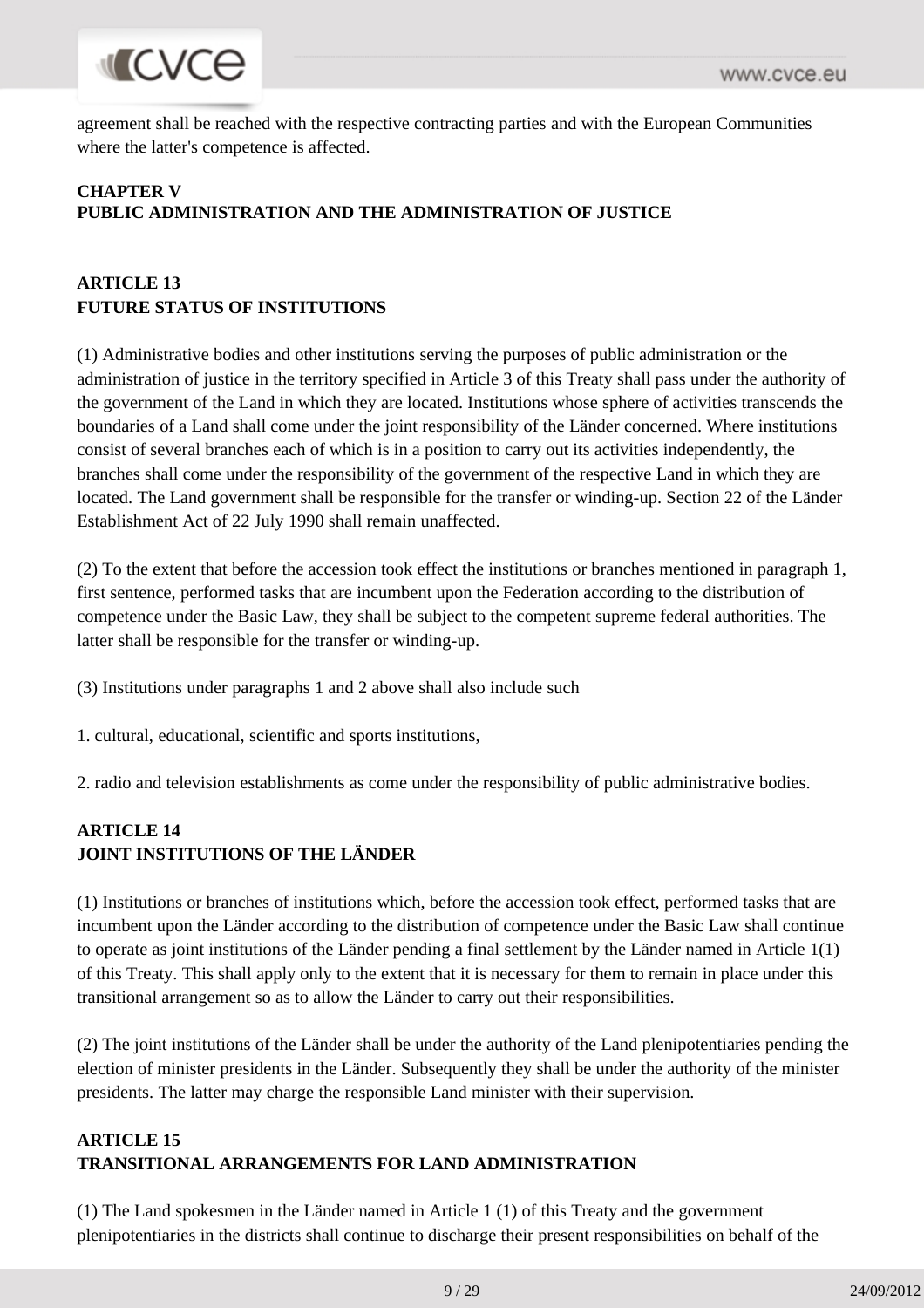# **MCVCe**

Federal Government and subject to its instructions, from the date when the accession takes effect until the election of minister presidents. The Land spokesmen shall, as Land plenipotentiaries, be in charge of the administration of their respective Länder and have the right to give instructions to district administrative authorities and, in the case of delegated responsibilities, also to communes and rural districts. Where Land commissioners were appointed in the Länder named in Article 1 (1) of this Treaty before the accession took effect, they shall be vested with the responsibilities and powers of the Land spokesman as set out in the first and second sentences.

(2) The other Länder and the Federation shall render administrative assistance in setting up Land administrative authorities.

(3) At the request of the minister presidents of the Länder named in Article 1 (1) of this Treaty the other Länder and the Federation shall render administrative assistance in the execution of certain technical responsibilities for a period not extending beyond 30 June 1991. The minister president shall grant any agencies and individuals from the Länder and the Federation a right to give instructions to the extent that they render administrative assistance in the execution of technical responsibilities.

(4) The Federation shall make available the necessary budget resources to the extent that it renders administrative assistance in the execution of technical responsibilities. The resources employed shall be deducted from the share of the respective Land in the German Unity Fund allocations or from its share of import turnover tax.

# **ARTICLE 16 TRANSITIONAL PROVISION PENDING THE CONSTITUTION OF A SINGLE LAND GOVERNMENT FOR BERLIN**

Until the constitution of a single Land government for Berlin its responsibilities shall be discharged by the Berlin Senat jointly with the Magistrat.

## **ARTICLE 17 REHABILITATION**

The Contracting Parties reaffirm their intention to create without delay a legal foundation permitting the rehabilitation of all persons who have been victims of a politically motivated punitive measure or any court decision contrary to the rule of law or constitutional principles. The rehabilitation of these victims of the iniquitous SED regime shall be accompanied by appropriate arrangements for compensation.

# **ARTICLE 18 CONTINUED VALIDITY OF COURT DECISIONS**

(1) Decisions handed down by the courts of the German Democratic Republic before the accession took effect shall retain their validity and may be executed in conformity with the law put into force according to Article 8 of this Treaty or remaining in force according to Article 9. This law shall be taken as the yardstick when checking the compatibility of decisions and their execution with the principles of the rule of law. Article 17 of this Treaty shall remain unaffected.

(2) Subject to Annex I, persons sentenced by criminal courts of the German Democratic Republic are granted by this Treaty a right of their own to seek the quashing of final decisions through the courts.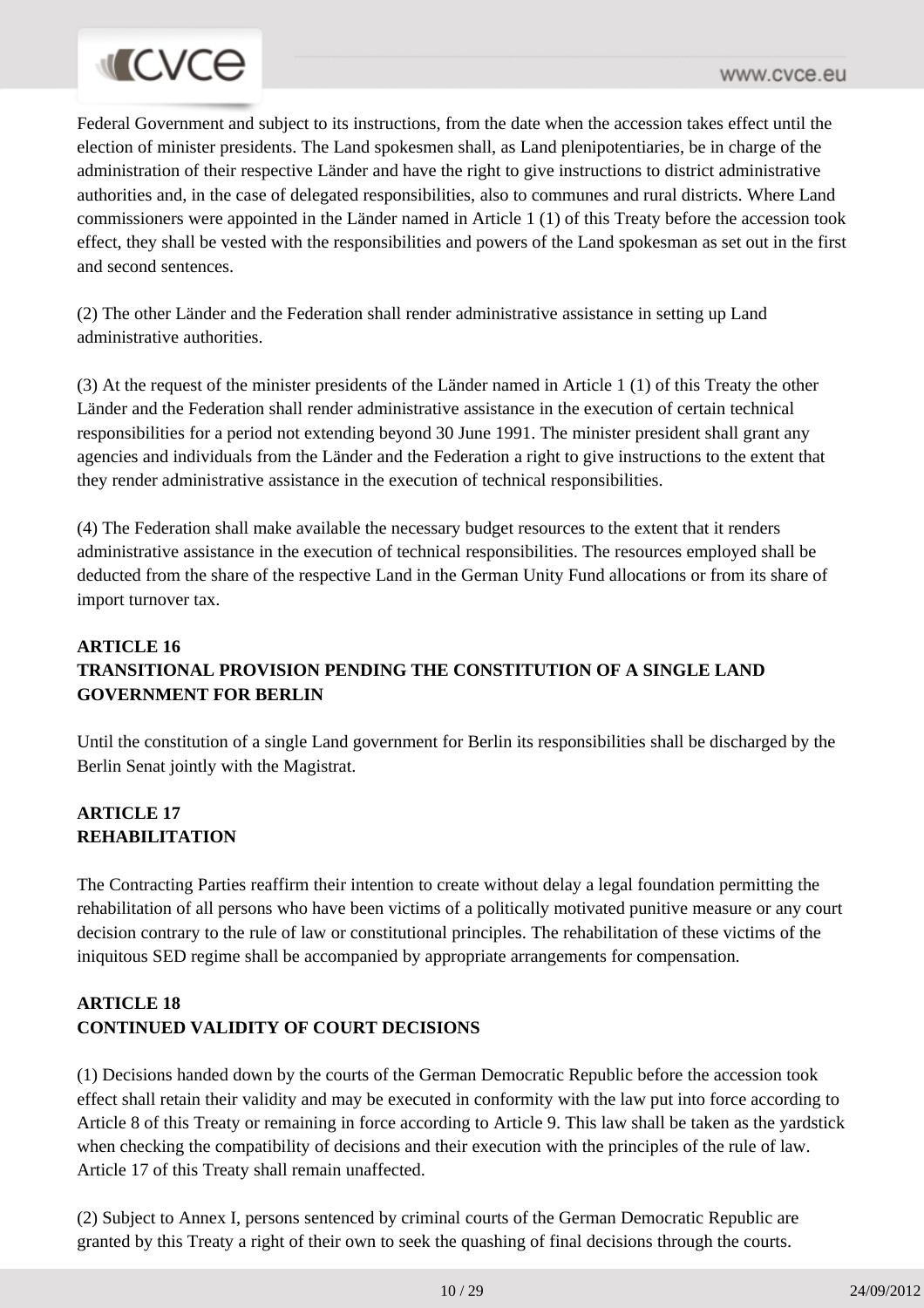#### **ARTICLE 19**

# **CONTINUED VALIDITY OF DECISIONS TAKEN BY PUBLIC ADMINISTRATIVE BODIES**

Administrative acts of the German Democratic Republic performed before the accession took effect shall remain valid. They may be revoked if they are incompatible with the principles of the rule of law or with the provisions of this Treaty. In all other respects the rules on the validity of administrative acts shall remain unaffected.

## **ARTICLE 20 LEGAL STATUS OF PERSONS IN THE PUBLIC SERVICE**

(1) The agreed transitional arrangements set out in Annex I shall apply to the legal status of persons in the public service at the time of accession.

(2) The exercise of public responsibilities (state authority as defined in Article 33 (4) of the Basic Law) shall be entrusted as soon as possible to professional civil servants. Public service law shall be introduced in accordance with the agreed arrangements set out in Annex I. Article 92 of the Basic Law shall remain unaffected.

(3) Military personnel law shall be introduced in accordance with the agreed arrangements set out in Annex I.

### **CHAPTER VI PUBLIC ASSETS AND DEBTS**

## **ARTICLE 21 ADMINISTRATIVE ASSETS**

(1) The assets of the German Democratic Republic which are used directly for specific administrative purposes (administrative assets) shall become federal assets unless their designated purpose as of 1 October 1989 was primarily to meet administrative responsibilities which, under the Basic Law, are to be exercised by Länder, communes (associations of communes) or other agencies of public administration. Where administrative assets were primarily used for the purposes of the former Ministry of State Security/ Office of National Security, they shall accrue to the Trust Agency unless they have already been given over to new social or public purposes since the above-mentioned date.

(2) Where administrative assets are not federal assets under paragraph 1 above, they shall accrue, upon the accession taking effect, to the agency of public administration which, under the Basic Law, is responsible for the relevant administrative purpose.

(3) Assets which have been made available free of charge by another corporate body under public law to the central government or to the Länder and communes (associations of communes) shall be returned free of charge to this corporate body or its legal successor; former Reich assets shall become federal assets.

(4) Where administrative assets become federal assets under paragraphs 1 to 3 above or by virtue of a federal law, they shall be used for public purposes in the territory specified in Article 3 of this Treaty. This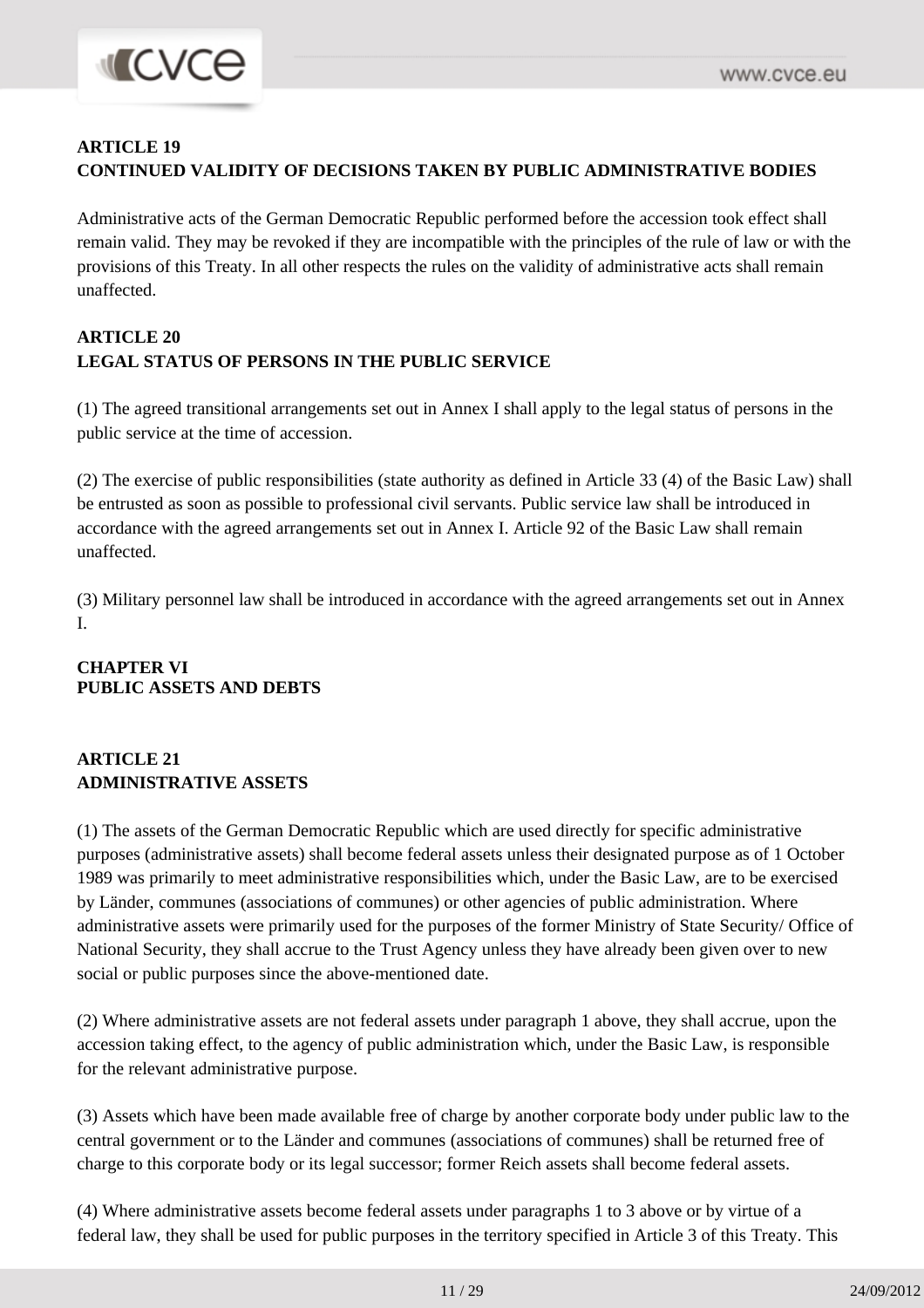# **MCVCe**

shall also apply to the use of proceeds from the sale of assets.

# **ARTICLE 22 FINANCIAL ASSETS**

(1) Public assets of legal entities in the territory specified in Article 3 of this Treaty, including landed property and assets in agriculture and forestry, which do not directly serve specific administrative purposes (financial assets), with the exception of social insurance assets, shall, unless they have been handed over to the Trust Agency or will be handed over by law according to Section 1 (1), second and third sentences, of the Trusteeship Act, to communes, towns and cities or rural districts, come under federal trusteeship upon the accession taking effect. Where financial assets were primarily used for the purposes of the former Ministry of State Security/ National Security Office, they shall accrue to the Trust Agency unless they have already been given over to new social or public purposes since 1 October 1989. Financial assets shall be divided by federal law between the Federation and the Länder named in Article 1 of this Treaty in such a way that the Federation and the Länder named in Article 1 each receive one half of the total value of the assets. The communes (associations of communes) shall receive an appropriate share of the Länder portion. Assets accruing to the Federation under this provision shall be used for public purposes in the territory specified in Article 3 of this Treaty. The Länder share should in principle be distributed to the respective Länder in such a way that the relationship between the total values of the assets apportioned to the respective Länder corresponds to the relationship between the population sizes of these Länder on the date the accession takes effect, excluding the inhabitants of Berlin (West). Article 21 (3) of this Treaty shall be applied mutatis mutandis.

(2) Pending legislative arrangements the financial assets shall be administered by the authorities currently responsible unless the Federal Minister of Finance orders the assumption of administrative responsibilities by authorities responsible for the administration of assets at the federal level.

(3) On demand the federal, regional or local authorities referred to in paragraphs 1 and 2 above shall provide each other with information about, and grant each other access to, land registers, files and other materials containing information on assets whose assignment in law and in fact is unresolved or the subject of dispute between the said authorities.

(4) Paragraph 1 above shall not apply to publicly owned property used for residential purposes and coming under the legal responsibility of publicly owned housing enterprises. This shall also apply to publicly owned property which is already the subject of concrete plans for residential use. Upon the accession taking effect, these assets shall become the property of the local authorities, which shall also assume their respective shares of the debts. Taking into consideration social concerns, the local authorities shall step by step place their housing stock on the basis obtaining in a market economy. Privatization shall be speeded up in this context, among other things to encourage individual home ownership. As regards the publicly owned housing stock of state institutions, in so far as it does not come under Article 21 of this Treaty, paragraph 1 above shall remain unaffected.

# **ARTICLE 23 DEBT ARRANGEMENTS**

(1) Upon the accession taking effect, the total debts of the central budget of the German Democratic Republic which have accumulated up to this date shall be taken over by a federal Special Fund without legal capacity, which shall meet the obligations arising from debt servicing. The Special Fund shall be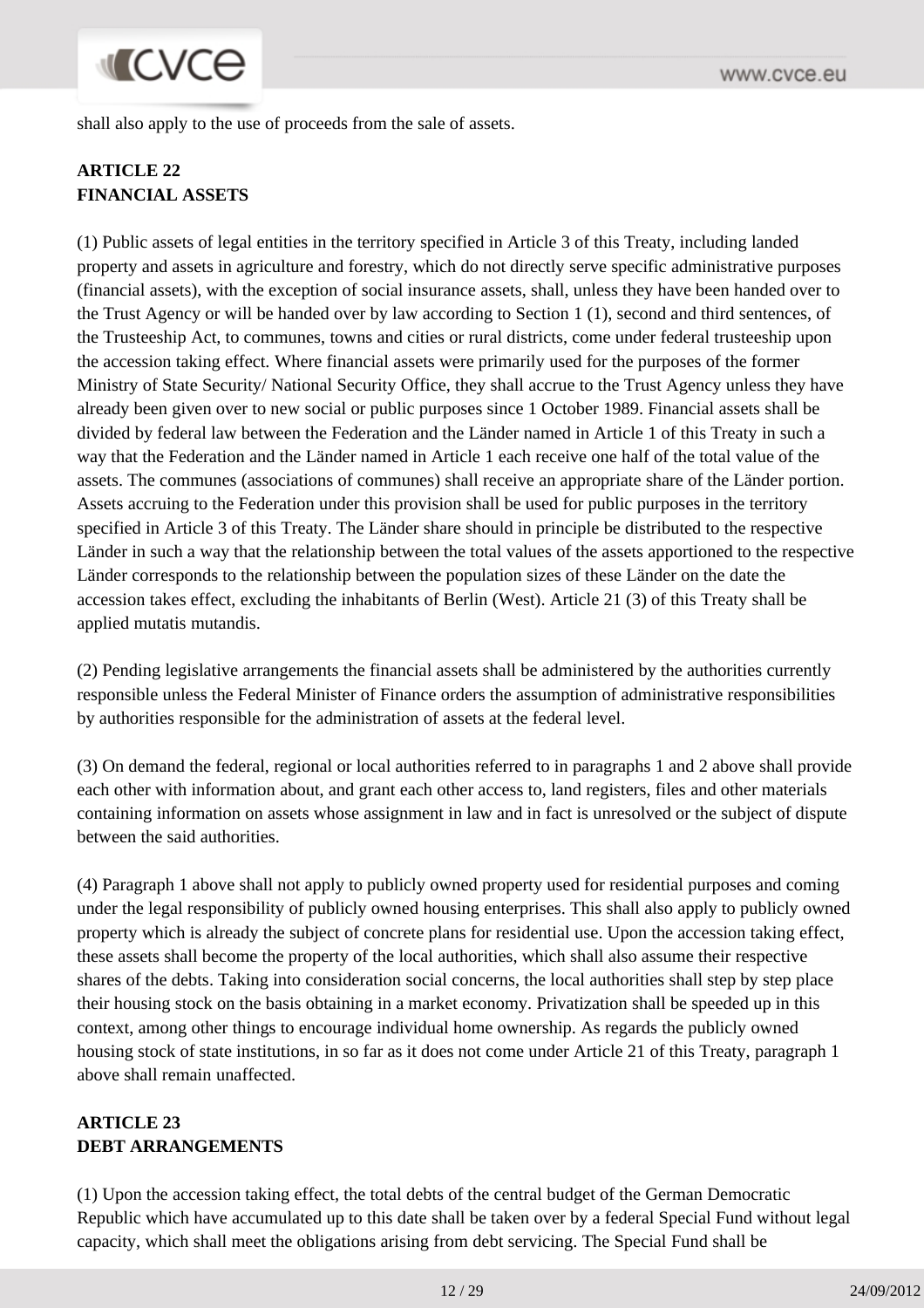empowered to raise loans:

1. to pay off debts of the Special Fund,

2. to cover due interest and loan procurement costs,

3. to purchase debt titles of the Special Fund for the purposes of market cultivation.

(2) The Federal Minister of Finance shall administer the Special Fund. The Special Fund may, in his name, conduct legal transactions, sue and be sued. The general legal domicile of the Special Fund shall be at the seat of the Federal Government. The Federation shall act as guarantor for the liabilities of the Special Fund.

(3) From the day the accession takes effect until 31 December 1993 the Federation and the Trust Agency shall each repay one half of the interest payments made by the Special Fund.

Repayment shall be made by the first of the month following the month in which the Special Fund has made the payments referred to in the first sentence.

(4) With effect from 1 January 1994 the Federation and the Länder named in Article 1 of this Treaty as well as the Trust Agency shall take over the total debts which have accumulated in the Special Fund up to 31 December 1993 in accordance with Article 27 (3) of the Treaty of 18 May 1990 between the Federal Republic of Germany and the German Democratic Republic Establishing a Monetary, Economic and Social Union. The distribution of the debts shall be settled in detail by a separate law in accordance with Article 34 of the Act of 25 July 1990 concerning the Treaty of 18 May 1990 (Federal Law Gazette 1990 11, p. 518). The portions of the total amount for the Länder named in Article 1 of this Treaty to be taken over by each of the Länder named in Article 1 shall be calculated in relation to their number of inhabitants on the date the accession takes effect, excluding the inhabitants of Berlin (West).

(5) The Special Fund shall be abolished at the end of 1993.

(6) Upon the accession taking effect, the Federal Republic of Germany shall take over the sureties, guarantees and warranties assumed by the German Democratic Republic and debited to its state budget prior to unification. The Länder named in Article 1 (1) of this Treaty and Land Berlin for that part in which the Basic Law has not been in force to date shall assume jointly and severally a counter-surety to the amount of 50 per cent of the total debt transferred in the form of sureties, guarantees and warranties to the Federal Republic of Germany. The losses shall be divided among the Länder in proportion to their number of inhabitants on the date the accession takes effect, excluding the inhabitants of Berlin (West).

(7) The German Democratic Republic's share of the Staatsbank Berlin may be transferred to the Länder named in Article 1 of this Treaty. The rights arising from the German Democratic Republic's share of the Staatsbank Berlin shall accrue to the Federation pending the transfer of the share according to the first sentence or a transfer according to the third sentence. The Contracting Parties shall, notwithstanding an examination from the viewpoint of antitrust legislation, provide for the possibility of transferring the Staatsbank Berlin wholly or partially to a credit institution under public law in the Federal Republic of Germany or to other legal entities. In the event that not all assets and liabilities are covered by a transfer, the remaining part of the Staatsbank Berlin shall be wound up. The Federation shall assume the liabilities resulting from the German Democratic Republic acting as guarantor for the Staatsbank Berlin. This shall not apply to liabilities arising after the transfer of the share according to the first sentence or a transfer according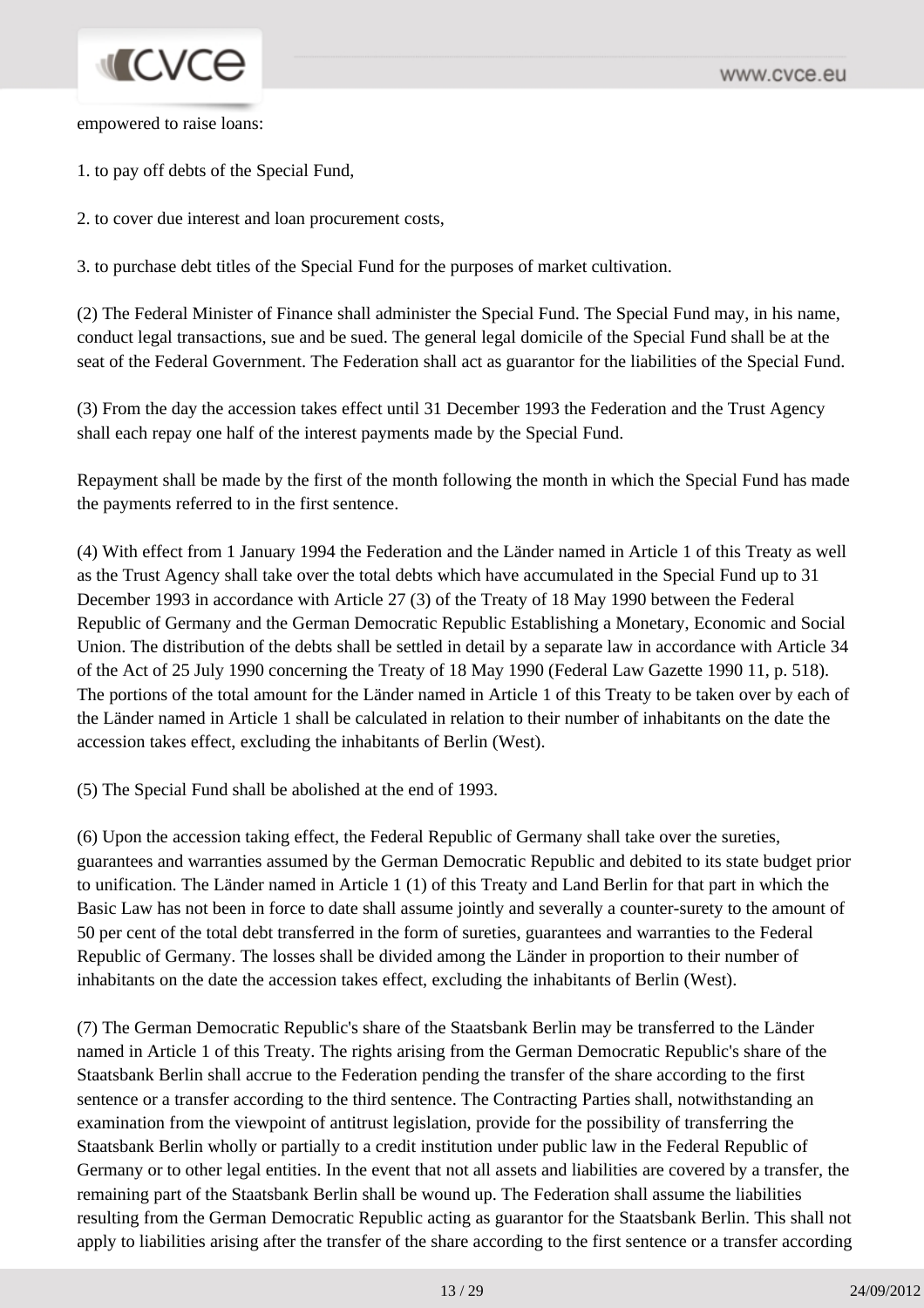

to the third sentence. The fifth sentence shall apply mutatis mutandis to new liabilities created by the Staatsbank Berlin during winding-up. If claims are made on the Federation in its capacity as guarantor, the burden shall be incorporated upon the accession taking effect into the total debt of the central budget of the German Democratic Republic and be taken over by the Special Fund under paragraph 1 above, which has no legal capacity.

#### **ARTICLE 24**

# **SETTLEMENT OF CLAIMS AND LIABILITIES VIS-A-VIS FOREIGN COUNTRIES AND THE FEDERAL REPUBLIC OF GERMANY**

(1) In so far as they arise from the monopoly on foreign trade and foreign currency or from the performance of other state tasks of the German Democratic Republic vis-à-vis foreign countries and the Federal Republic of Germany up to 1 July 1990, the settlement of the claims and liabilities remaining when the accession takes effect shall take place under instructions from, and under the supervision of, the Federal Minister of Finance. Debt rescheduling agreements contracted by the Government of the Federal Republic of Germany after the accession takes effect shall also incorporate the claims mentioned in the first sentence. The claims concerned shall be held in trust by the Federal Minister of Finance or transferred to the Federation to the extent that the claims are adjusted.

(2) The Special Fund as defined in Article 23 (1) of this Treaty shall, up to 30 November 1993, assume payment of the necessary administrative expenditure, the interest costs arising from the difference between interest payments and interest revenue and the other losses incurred by the institutions charged with the settlement of claims and liabilities during the settlement period in so far as the institutions are unable to balance them out of their own resources. After 30 November 1993 the Federation and the Trust Agency shall each assume one half of the expenditure and costs referred to in the first sentence and of the loss compensation. Further details shall be determined by federal law.

(3) Claims and liabilities arising from membership of the German Democratic Republic or its institutions in the Council for Mutual Economic Assistance may be the subject of separate arrangements by the Federal Republic of Germany. These arrangements may also refer to claims and liabilities which will arise or have arisen after 30 June 1990.

#### **ARTICLE 25 ASSETS HELD IN TRUST**

The Privatization and Reorganization of Publicly Owned Assets Act (Trusteeship Act) of 17 June 1990 (Law Gazette 1, No. 33, p. 300) shall continue to apply after the accession takes effect with the following proviso:

(1) The Trust Agency shall continue to be charged, in accordance with the provisions of the Trusteeship Act, with restructuring and privatizing the former publicly owned enterprises to bring them into line with the requirements of a competitive economy. It shall become a direct institution of the Federation vested with legal capacity and subject to public law. Technical and legal supervision shall be the responsibility of the Federal Minister of Finance, who shall exercise technical supervision in agreement with the Federal Minister of Economics and the respective federal minister. Stakes held by the Trust Agency shall be indirect stakes of the Federation. Amendments to the Charter shall require the agreement of the Federal Government.

(2) The number of members of the Administrative Board of the Trust Agency shall be raised from 16 to 20,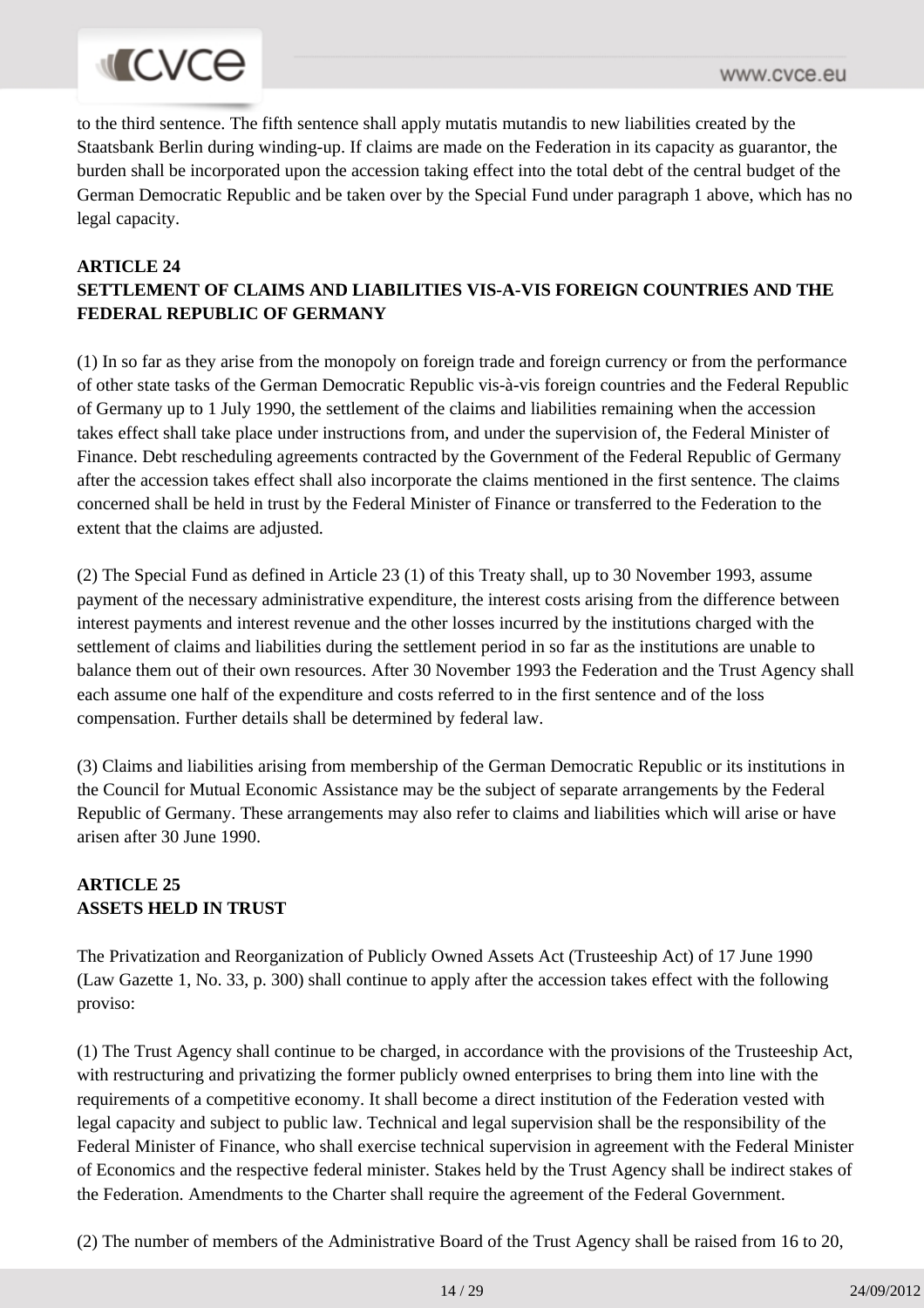and for the first Administrative Board to 23. Instead of the two representatives elected from the members of the Volkskammer, the Länder named in Article 1 of this Treaty shall each receive one seat on the Administrative Board of the Trust Agency. Notwithstanding Section 4 (2) of the Trusteeship Act, the chairman and the remaining members of the Administrative Board shall be appointed by the Federal Government.

(3) The Contracting Parties reaffirm that the publicly owned assets shall be used exclusively for the purpose of activities in the territory specified in Article 3 of this Treaty, regardless of budgetary responsibilities. Revenue of the Trust Agency shall accordingly be used in line with Article 26 (4) and Article 27 (3) of the Treaty of 18 May 1990. As part of the structural adjustment of the agricultural sector, revenue of the Trust Agency may also be used in individual cases for debt relief to agricultural enterprises. First of all, their own assets shall be used. Debts attributed to branches of enterprises which are to be hived off shall be disregarded. Assistance with debt relief may also be granted with the proviso that enterprises pay back the funds granted in whole or in part, depending on their economic capabilities.

(4) The power to raise loans granted to the Trust Agency by Article 27 (1) of the Treaty of 18 May 1990 shall be increased from a maximum total of 17 billion Deutsche Mark to a maximum total of 25 billion Deutsche Mark.

The aforementioned loans should, as a rule, be repaid by 31 December 1995. The Federal Minister of Finance may permit an extension of the loan periods and, in the event of a fundamental change in conditions, give permission for the loan ceilings to be exceeded.

(5) The Trust Agency shall be empowered, in agreement with the Federal Minister of Finance, to assume sureties, guarantees and other warranties.

(6) In accordance with Article 10 (6) of the Treaty of 18 May 1990 possibilities shall be provided for savers at a later date to be granted a vested right to a share in publicly owned assets for the amount reduced following conversion at a rate of two to one.

(7) The interest and capital payments on loans raised before 30 June 1990 shall be suspended until the adoption of the opening balance in Deutsche Mark. The interest payments due shall be repaid to the Deutsche Kreditbank AG and the other banks by the Trust Agency.

## **ARTICLE 26 SPECIAL FUND OF THE DEUTSCHE REICHSBAHN**

(1) Upon the accession taking effect, the property and all other property rights of the German Democratic Republic and the Reich property in Berlin (West) belonging to the special fund of the Deutsche Reichsbahn within the meaning of Article 26 (2) of the Treaty of 18 May 1990 shall become the property of the Federal Republic of Germany as the special fund of the Deutsche Reichsbahn. This further includes all property rights acquired since 8 May 1945 with resources from the special fund of the Deutsche Reichsbahn as well as those which were attached to its operation or that of its predecessor administrations, regardless of which legal entity they were acquired for, unless they were subsequently given over to another purpose with the consent of the Deutsche Reichsbahn. Property rights claimed by the Deutsche Reichsbahn up to 31 January 1991 pursuant to Section 1 (4) of the Decree of 11 July 1990 on the Registration of Claims with Regard to Property Rights (Law Gazette 1, No. 44, p. 718) shall not be regarded as property given over to another purpose with the consent of the Deutsche Reichsbahn.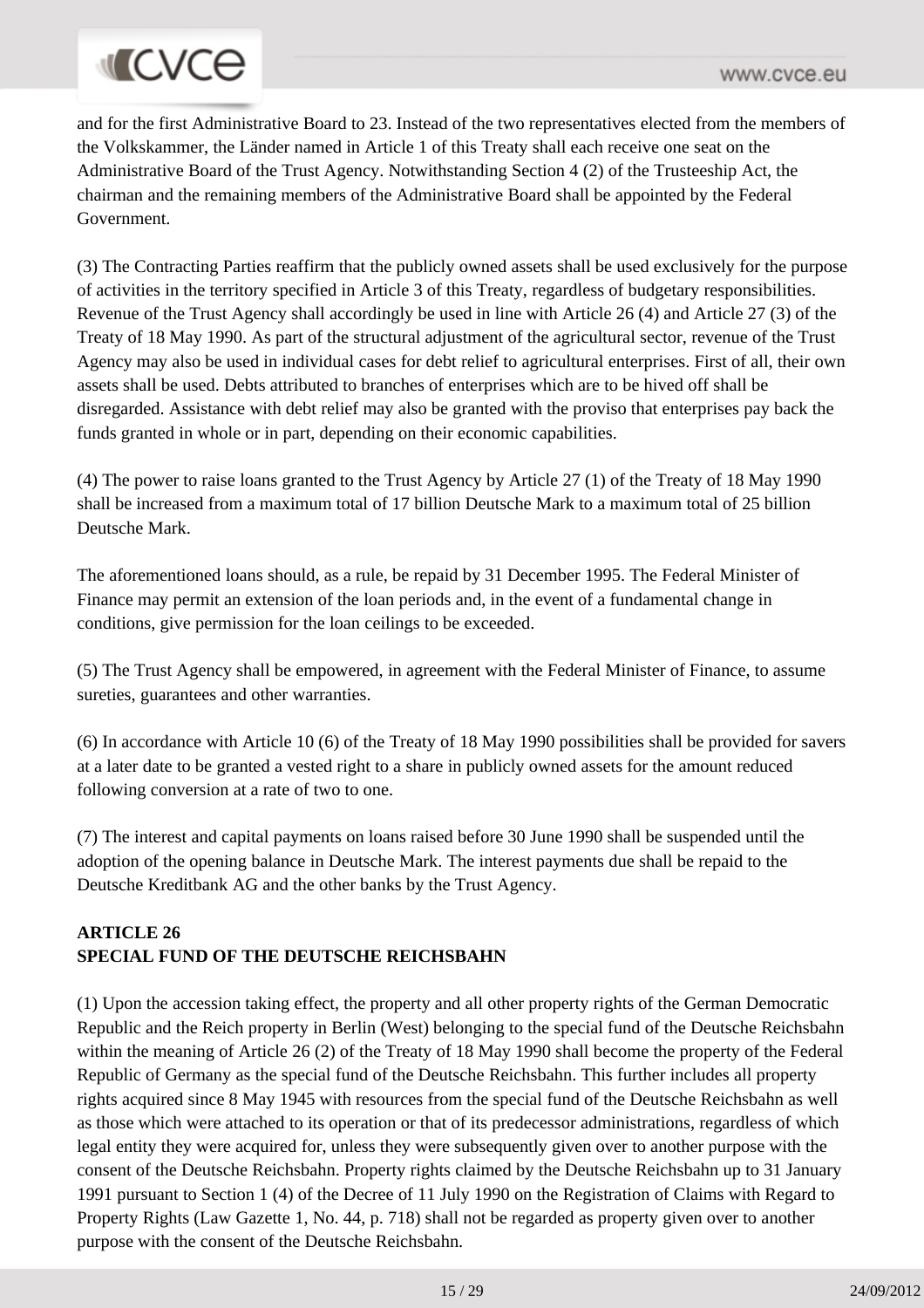(2) Associated liabilities and claims shall be transferred simultaneously with the property rights to the special fund of the Deutsche Reichsbahn.

(3) The Chairman of the Board of the Deutsche Bundesbahn and the Chairman of the Board of the Deutsche Reichsbahn shall be responsible for coordinating the two special funds. In carrying out this responsibility they shall work towards the objective of technically and organizationally merging the two railways.

## **ARTICLE 27 SPECIAL FUND OF THE DEUTSCHE POST**

(1) The property and all other property rights belonging to the special fund of the Deutsche Post shall become the property of the Federal Republic of Germany. They shall be combined with the special fund of the Deutsche Bundespost. Associated liabilities and claims shall be transferred simultaneously with the property rights to the special fund of the Deutsche Bundespost. Property serving sovereign and political purposes, together with associated liabilities and claims, shall not become part of the special fund of the Deutsche Bundespost.

The special fund of the Deutsche Post shall also include all property rights which, as of 8 May 1945, belonged to the special fund of the Deutsche Reichspost or, after 8 May 1945, were either acquired with resources from the former special fund of the Deutsche Reichspost or attached to the operation of the Deutsche Post, regardless of which legal entity they were acquired for, unless they were subsequently given over to another purpose with the consent of the Deutsche Post. Property rights claimed by the Deutsche Post up to 31 January 1991 pursuant to Section 1 (4) of the Decree of 11 July 1990 on the Registration of Claims with Regard to Property Rights shall not be regarded as property given over to another purpose with the consent of the Deutsche Post.

(2) After consulting the enterprises of the Deutsche Bundespost the Federal Minister of Posts and Telecommunications shall finally determine the division of the special fund of the Deutsche Post among the partial special funds of the three enterprises. After consulting the three enterprises of the Deutsche Bundespost, the Federal Minister of Posts and Telecommunications shall, within a transitional period of three years, determine which items of property serve sovereign and political purposes. He shall take them over without compensation.

## **ARTICLE 28 ECONOMIC ASSISTANCE**

(1) Upon the accession taking effect, the territory specified in Article 3 of this Treaty shall be incorporated into the arrangements of the Federation existing in the territory of the Federal Republic for economic assistance, taking into consideration the competence of the European Communities. The specific requirements of structural adjustment shall be taken into account during a transitional period. This will make a major contribution to the speediest possible development of a balanced economic structure with particular regard for small and medium-sized businesses.

(2) The relevant ministries shall prepare concrete programmes to speed up economic growth and structural adjustment in the territory specified in Article 3 of this Treaty. The programmes shall cover the following fields: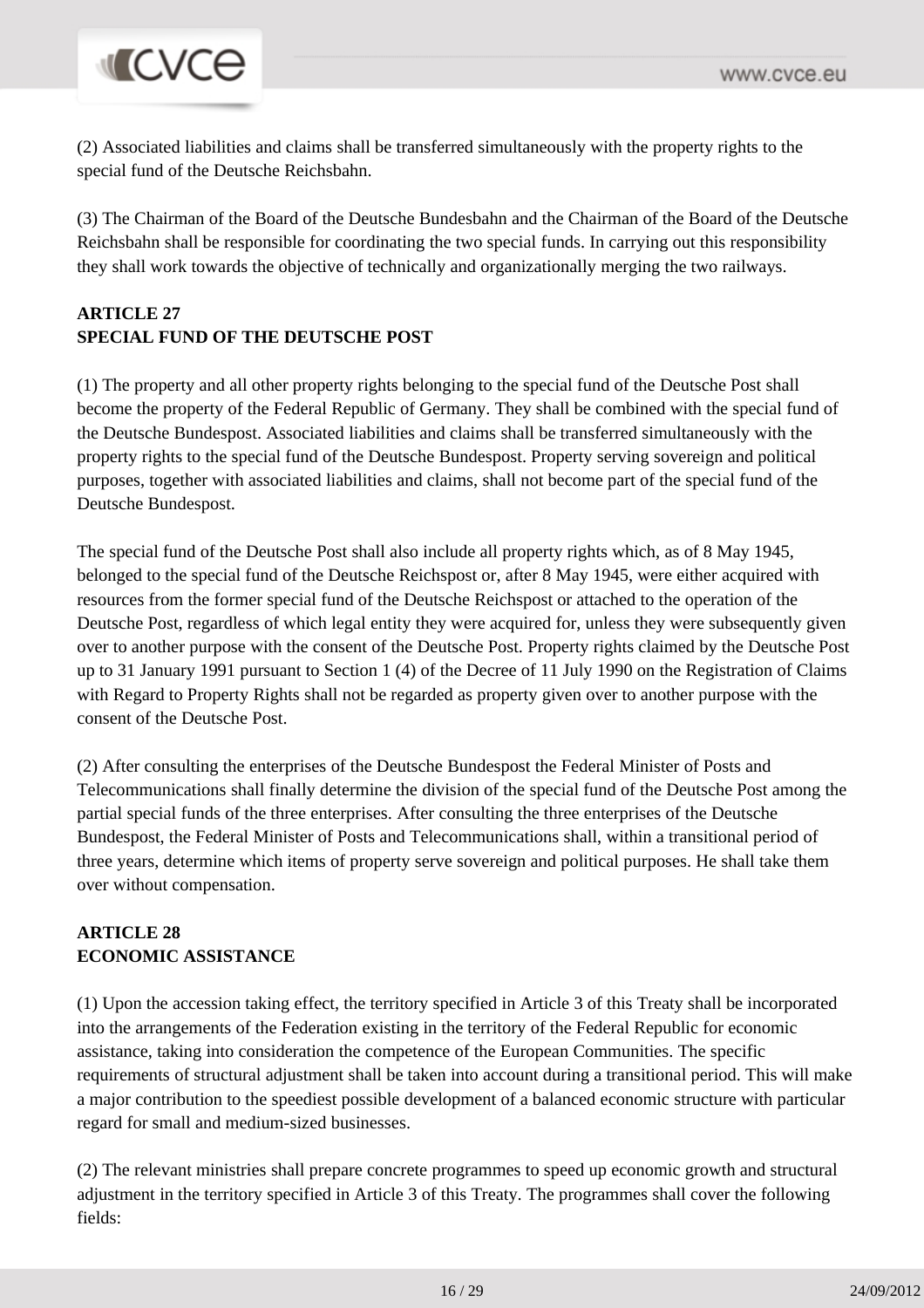# **ILCVCe**

- measures of regional economic assistance accompanied by a special programme for the benefit of the territory specified in Article 3 of this Treaty; preferential arrangements shall be ensured for this territory;

- measures to improve the general economic conditions in the communes, with particular emphasis being given to infrastructure geared to the needs of the economy;

- measures to foster the rapid development of small and medium-sized businesses;

- measures to promote the modernization and restructuring of the economy, relying on restructuring schemes drawn up by industry of its own accord (e.g. rehabilitation programmes, including ones for exports to COMECON countries);

- debt relief for enterprises following the examination of each case individually.

### **ARTICLE 29 FOREIGN TRADE RELATIONS**

(1) The established foreign trade relations of the German Democratic Republic, in particular the existing contractual obligations vis-à-vis the countries of the Council for Mutual Economic Assistance, shall enjoy protection of confidence. They shall be developed further and expanded, taking into consideration the interests of all parties concerned and having regard for the principles of a market economy as well as the competence of the European Communities. The all-German Government shall ensure that appropriate organizational arrangements are made for these foreign trade relations within the framework of departmental responsibility.

(2) The Federal Government, or the all-German Government, shall hold consultations with the competent institutions of the European Communities on which exemptions are required for a transitional period in the field of foreign trade, having regard to paragraph 1 above.

#### **CHAPTER VII LABOUR, SOCIAL WELFARE, FAMILY, WOMEN, PUBLIC HEALTH AND ENVIRONMENTAL PROTECTION**

### **ARTICLE 30 LABOUR AND SOCIAL WELFARE**

(1) It shall be the task of the all-German legislator

1. to recodify in a uniform manner and as soon as possible the law on employment contracts and the provisions on working hours under public law, including the admissibility of work on Sundays and public holidays, and the specific industrial safety regulations for women;

2. to bring public law on industrial safety into line with present-day requirements in accordance with the law of the European Communities and the concurrent part of the industrial safety law of the German Democratic Republic.

(2) Employed persons in the territory specified in Article 3 of this Treaty shall be entitled, upon reaching the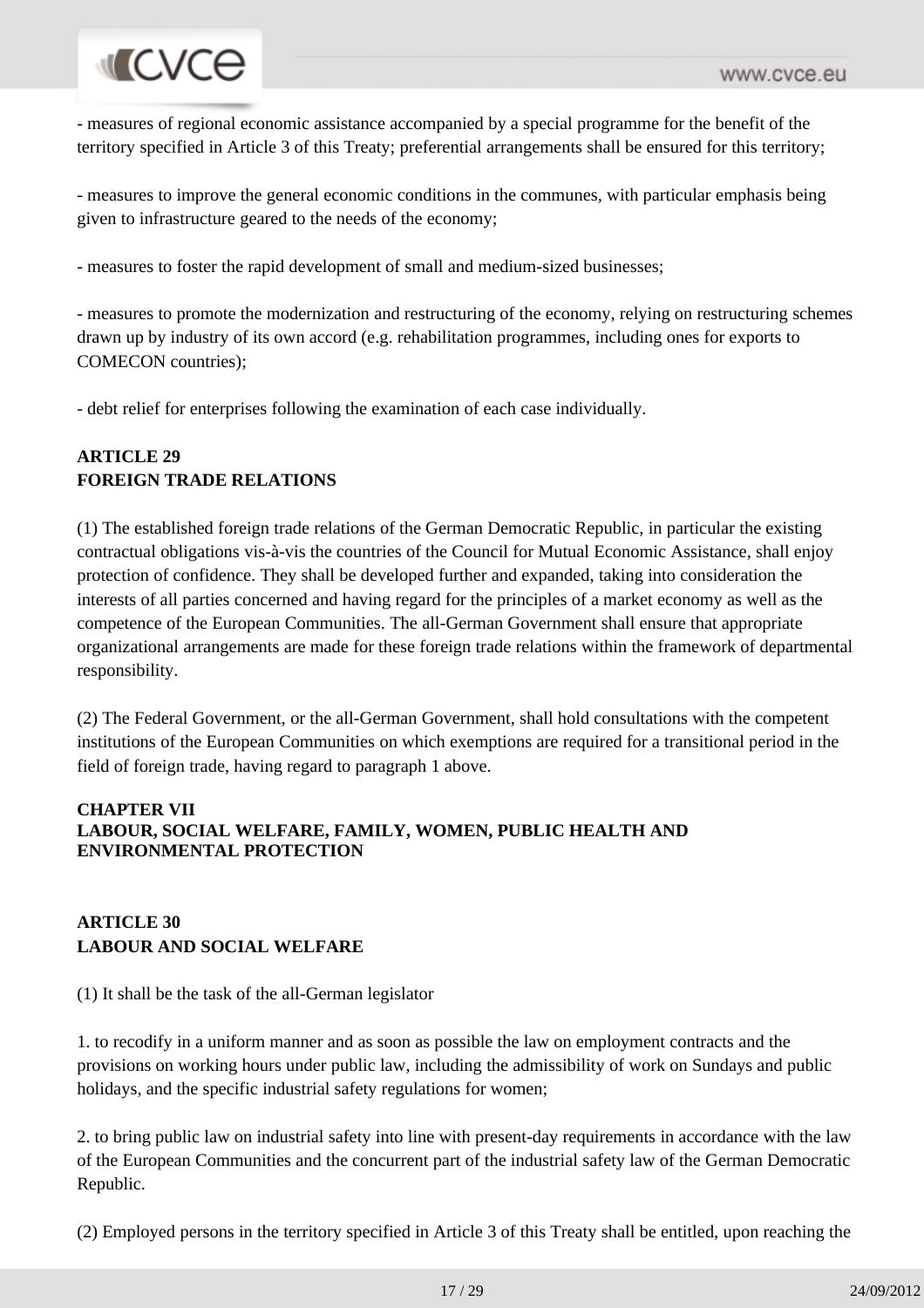age of 57, to receive early retirement payments for a period of three years, but not beyond the earliest possible date on which they become entitled to receive a retirement pension under the statutory pension scheme. The early retirement payment shall amount to 65 per cent of the last average net earnings; for employed persons whose entitlement arises on or before 1 April 1991 early retirement payments shall be raised by an increment of five percentage points for the first 312 days. The early retirement payments shall be made by the Federal Institute for Employment along similar lines to unemployment pay, notably the provisions of Section 105c of the Employment Promotion Act. The Federal Institute for Employment may reject an application if it is established that there is a clear lack of manpower in the region to carry out the occupational duties so far discharged by the applicant. The early retirement payments shall be refunded by the Federation in so far as they reach beyond the period of entitlement to unemployment pay. The provisions on early retirement payments shall be applied to new claims up to 31 December 1991. The period of validity may be prolonged by one year.

In the period from this Treaty taking effect up to 31 December 1990, women shall be entitled, on reaching the age of 55, to receive early retirement payments for a period not exceeding five years.

(3) The social welfare supplement to pension, accident and unemployment payments introduced in the territory specified in Article 3 of this Treaty in conjunction with the Treaty of 18 May 1990 shall be limited to new cases up to 31 December 1991. The payments shall be made for a period not extending beyond 30 June 1995.

(4) The transfer of tasks incumbent upon the social insurance scheme to separate agencies shall take place in such a way as to ensure that payments are made and financed and sufficient staff is available to perform the said tasks. The distribution of assets and liabilities among the separate agencies shall be definitively settled by law.

(5) The details regarding the introduction of Part VI of the Social Code (pension insurance) and the provisions of Part III of the Reich Insurance Code (accident insurance) shall be settled in a federal Act.

For persons whose pension under the statutory pension scheme begins in the period from 1 January 1992 to 30 June 1995

1. a pension shall be payable which is in principle at least as high as the amount they would have received on 30 June 1990 in the territory specified in Article 3 of this Treaty according to the pension law valid until that time, without regard for payments from supplementary or special pension schemes,

2. a pension shall also be paid where, on 30 June 1990, a pension entitlement would have existed in the territory specified in Article 3 of this Treaty under the pension law valid until that time.

In all other respects, the introduction should have the goal of ensuring that as wages and salaries in the territory specified in Article 3 of this Treaty are brought into line with those in the other Länder, so are pensions.

(6) In developing further the ordinance on occupational diseases it shall be examined to what extent the arrangements which have applied until now in the territory specified in Article 3 of this Treaty can be taken into account.

### **ARTICLE 31**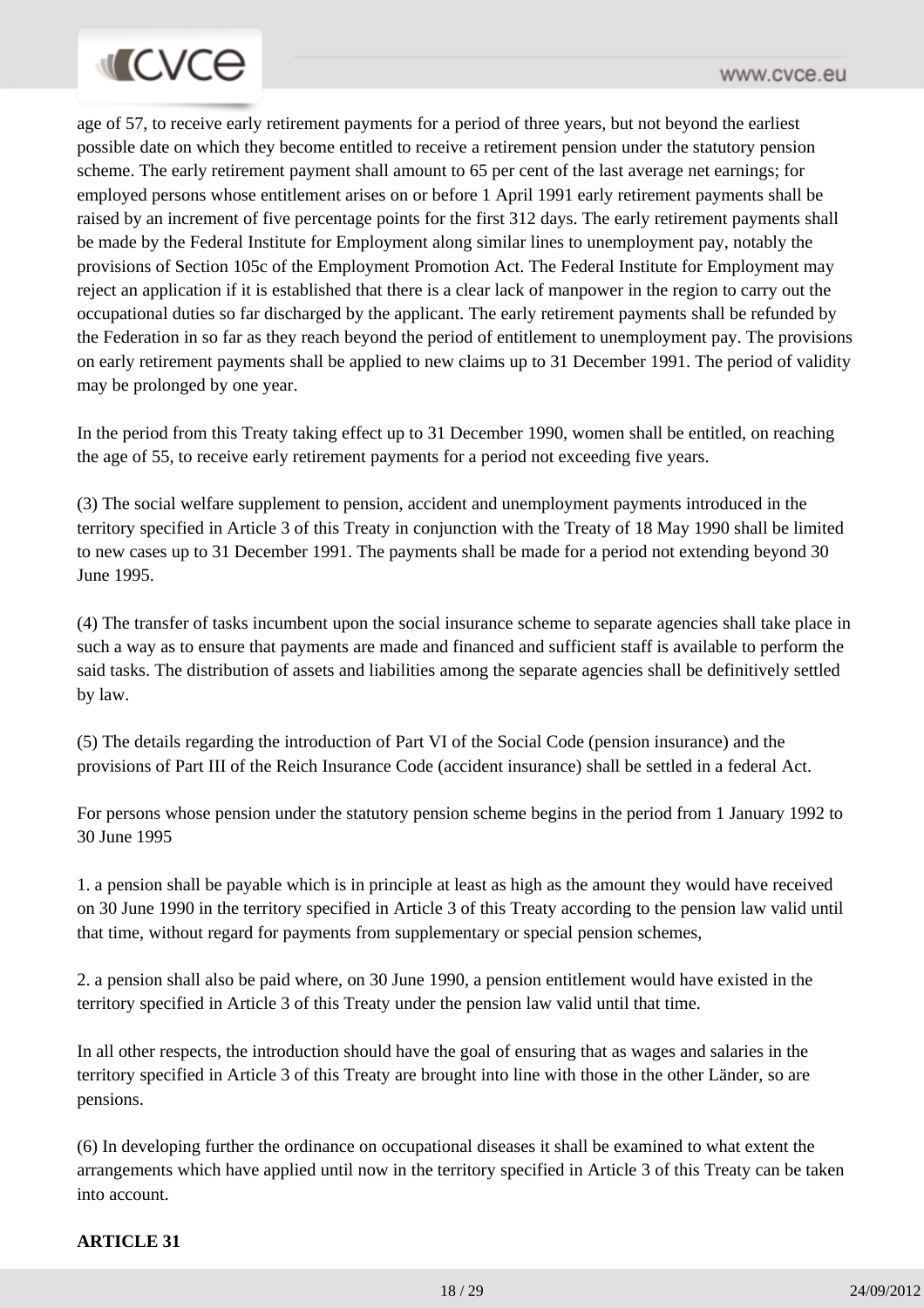### **FAMILY AND WOMEN**

(1) It shall be the task of the all-German legislator to develop further the legislation on equal rights for men and women.

(2) In view of different legal and institutional starting positions with regard to the employment of mothers and fathers, it shall be the task of the all-German legislator to shape the legal situation in such a way as to allow a reconciliation of family and occupational life.

(3) In order to ensure that day care centres for children continue to operate in the territory specified in Article 3 of this Treaty, the Federation shall contribute to the costs of these centres for a transitional period up to 30 June 1991.

(4) It shall be the task of the all-German legislator to introduce regulations no later than 31 December 1992 which ensure better protection of unborn life and provide a better solution in conformity with the Constitution of conflict situations faced by pregnant women - notably through legally guaranteed entitlements for women, first and foremost to advice and public support - than is the case in either part of Germany at present. In order to achieve these objectives, a network of advice centres run by various agencies and offering blanket coverage shall be set up without delay with financial assistance from the Federation in the territory specified in Article 3 of this Treaty. The advice centres shall be provided with sufficient staff and funds to allow them to cope with the task of advising pregnant women and offering them necessary assistance, including beyond the time of confinement. In the event that no regulations are introduced within the period stated in the first sentence, the substantive law shall continue to apply in the territory specified in Article 3 of this Treaty.

### **ARTICLE 32 VOLUNTARY ORGANIZATIONS**

Voluntary welfare and youth welfare organizations play an indispensable part through their institutions and services in fashioning the socially oriented state described in the Basic Law. The establishment and expansion of voluntary welfare and youth welfare organizations shall be promoted in the territory specified in Article 3 of this Treaty in line with the distribution of competence under the Basic Law.

### **ARTICLE 33 PUBLIC HEALTH**

(1) It shall be the task of the legislators to create the conditions for effecting a rapid and lasting improvement in in-patient care in the territory specified in Article 3 of this Treaty and for bringing it into line with the situation in the remainder of the federal territory.

(2) In order to avoid deficits arising from expenditure on prescribed drugs by the health insurance scheme in the territory specified in Article 3 of this Treaty, the all-German legislator shall introduce temporary regulations providing for a reduction in producers' prices within the meaning of the Ordinance on the Price of Drugs corresponding to the gap between the income subject to insurance contributions in the territory specified in Article 3 of this Treaty and that in the present federal territory.

# **ARTICLE 34 PROTECTION OF THE ENVIRONMENT**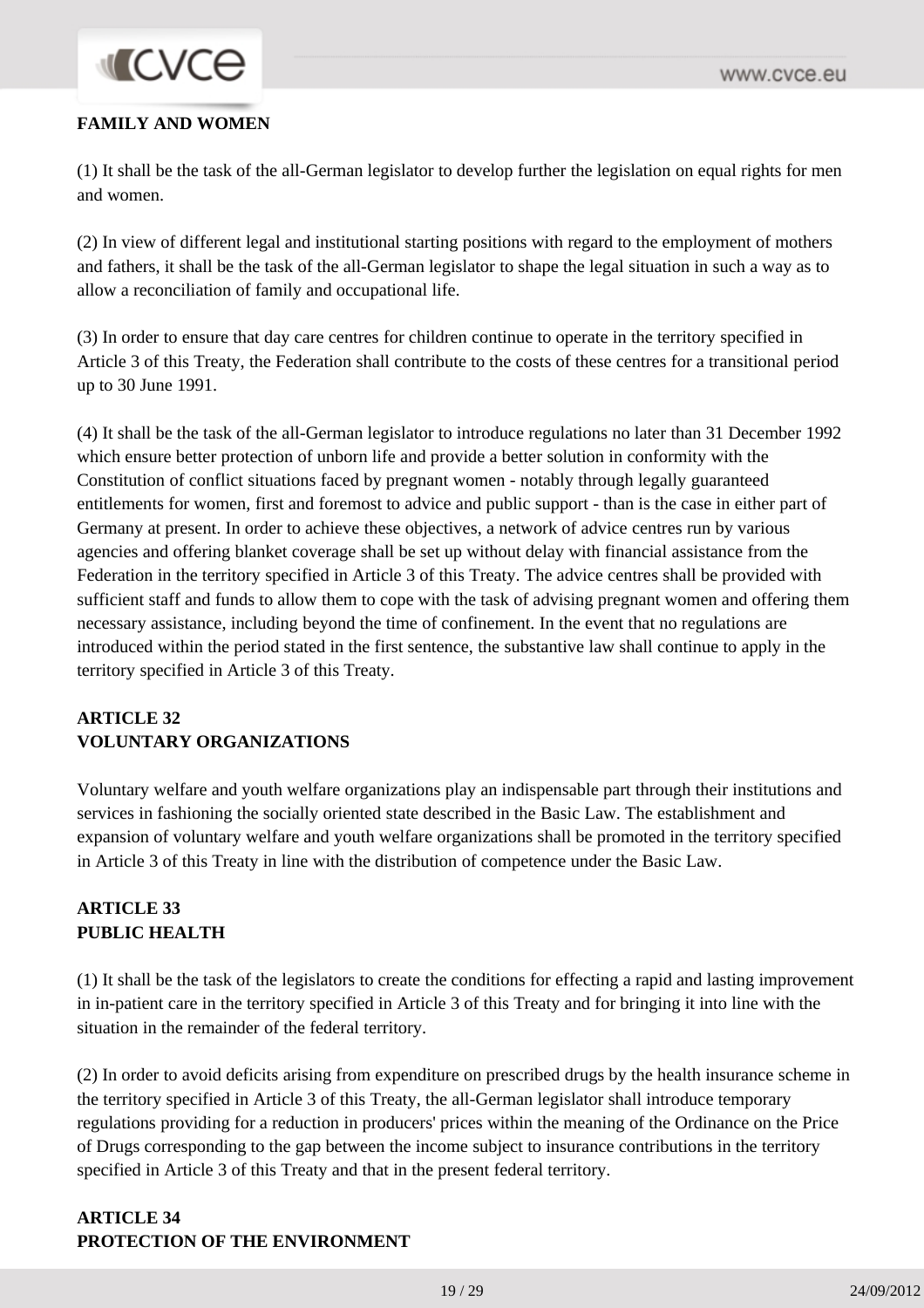

(1) On the basis of the German environmental union established under Article 16 of the Treaty of 18 May 1990 in conjunction with the Skeleton Environment Act of the German Democratic Republic of 29 June 1990 (Law Gazette 1, No. 42, p. 649), it shall be the task of the legislators to protect the natural basis of man's existence, with due regard for prevention, the polluter-pays principle, and cooperation, and to promote uniform ecological conditions of a high standard at least equivalent to that reached in the Federal Republic of Germany.

(2) With a view to attaining the objective defined in paragraph 1 above, ecological rehabilitation and development programmes shall be drawn up for the territory specified in Article 3 of this Treaty, in line with the distribution of competence under the Basic Law. Measures to ward off dangers to public health shall be accorded priority.

## **CHAPTER VIII CULTURE, EDUCATION AND SCIENCE, SPORT**

### **ARTICLE 35 CULTURE**

(1) In the years of division, culture and the arts - despite different paths of development taken by the two states in Germany - formed one of the foundations for the continuing unity of the German nation. They have an indispensable contribution to make in their own right as the Germans cement their unity in a single state on the road to European unification. The position and prestige of a united Germany in the world depend not only on its political weight and its economic strength, but also on its role in the cultural domain. The overriding objective of external cultural policy shall be cultural exchange based on partnership and cooperation.

(2) The cultural substance in the territory specified in Article 3 of this Treaty shall not suffer any damage.

(3) Measures shall be taken to provide for the performance of cultural tasks, including their financing, with the protection and promotion of culture and the arts being the responsibility of the new Länder and local authorities in line with the distribution of competence under the Basic Law.

(4) The cultural institutions which have been under central management to date shall come under the responsibility of the Länder or local authorities in whose territory they are located. In exceptional cases, the possibility of the Federation making a contribution to financing shall not be ruled out, particularly in Land Berlin.

(5) The parts of the former Prussian state collections which were separated as a result of post-war events (including State Museums, State Libraries, Secret State Archives, Ibero-American Institute, State Musicology Institute) shall be joined together again in Berlin. The Prussian Cultural Heritage Foundation shall assume responsibility for the time being. Future arrangements shall likewise involve an agency that is responsible for the former Prussian state collections in their entirety and is based in Berlin.

(6) The Cultural Fund shall be continued up to 31 December 1994 on a transitional basis in the territory specified in Article 3 of this Treaty to promote culture, the arts and artists. The possibility of the Federation making a contribution to financing in line with the distribution of competence under the Basic Law shall not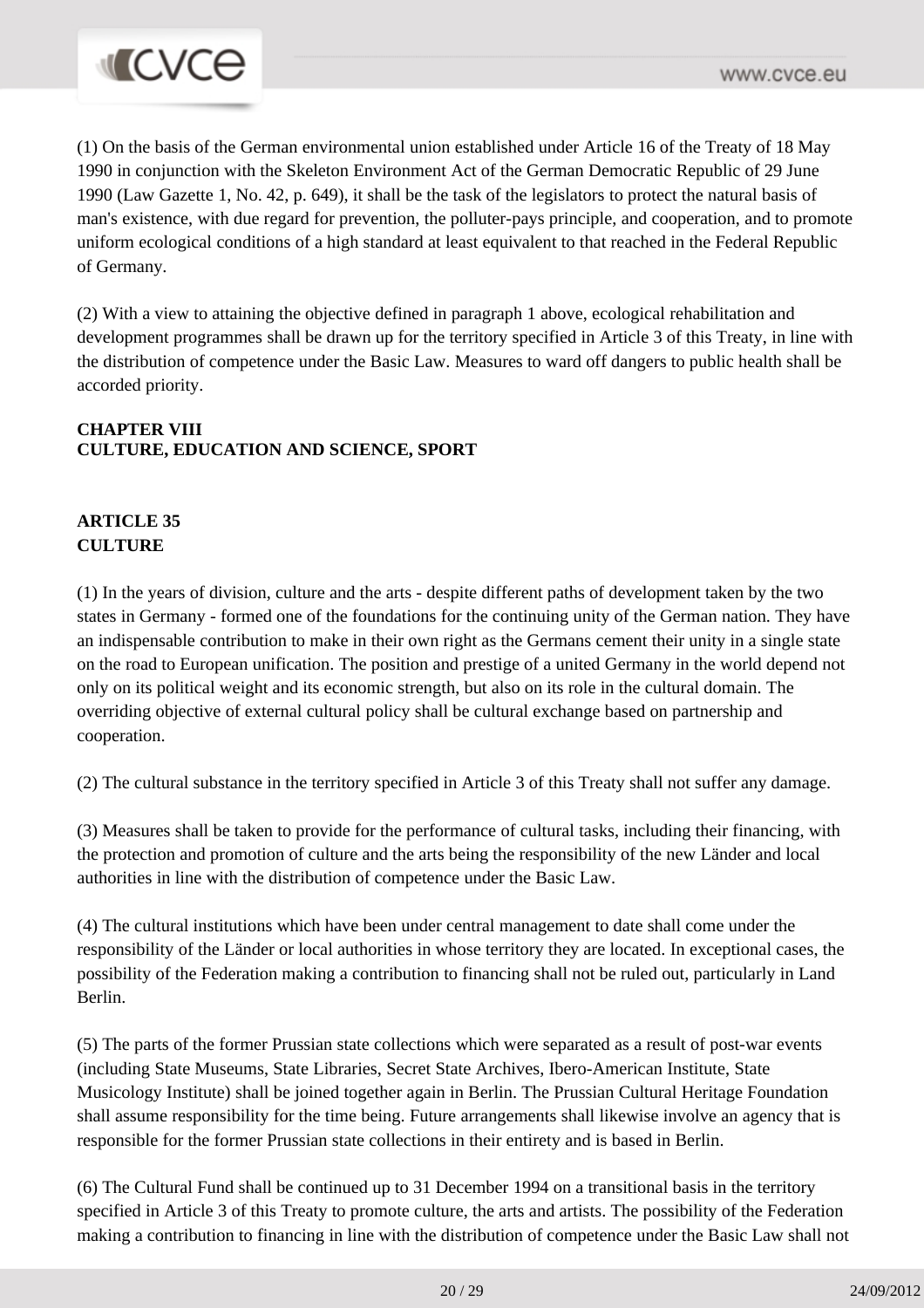be ruled out. Discussions on a successor institution shall be held in the framework of the talks on the accession of the Länder named in Article 1 (1) of this Treaty to the Cultural Foundation of the Länder.

(7) In order to offset the effects of the division of Germany the Federation may help to finance, on a transitional basis, individual cultural programmes and institutions in the territory specified in Article 3 of this Treaty to enhance the cultural infrastructure.

## **ARTICLE 36 BROADCASTING**

(1) The Rundfunk der DDR and the Deutscher Fernsehfunk shall be continued as an autonomous joint institution having legal capacity by the Länder named in Article 1 of this Treaty and by Land Berlin in respect of that part where the Basic Law has not been valid to date for a period not extending beyond 31 December 1991 in so far as they perform tasks coming under the responsibility of the Länder. The institution shall have the task of providing the population in the territory specified in Article 3 of this Treaty with a radio and television service in accordance with the general principles governing broadcasting establishments coming under public law. The studio equipment which has belonged to the Deutsche Post to date shall be made over to the institution together with the immovable property serving production and administrative purposes for radio and television. Article 21 of this Treaty shall be applied mutatis mutandis.

(2) The executive bodies of the institution shall be

- 1. the Broadcasting Commissioner,
- 2. the Advisory Council on Broadcasting.

(3) The Broadcasting Commissioner shall be elected by the Volkskammer on the proposal of the Prime Minister of the German Democratic Republic. Should the Volkskammer fail to elect a Broadcasting Commissioner, he shall be elected by the Land spokesmen of the Länder named in Article 1 (1) of this Treaty and by the First Mayor of Berlin by a majority vote. The Broadcasting Commissioner shall be in charge of the institution and represent it in and out of court. He shall be responsible for fulfilling the mission of the institution within the limits of the available resources and shall, without delay, draw up a budget for 1991 in which revenue and expenditure are balanced.

(4) The Advisory Council on Broadcasting shall comprise 18 acknowledged public figures as representatives of socially relevant groups. The parliaments of the Länder named in Article 1 (1) of this Treaty and the Berlin Municipal Assembly shall each elect three members. The Advisory Council on Broadcasting shall have a consultative voice on all questions of programming and a right to participation in major personnel, economic and budget decisions. The Advisory Council on Broadcasting may recall the Broadcasting Commissioner by a majority vote of two thirds of its members. It may elect a new Broadcasting Commissioner by a majority vote of two thirds of its members.

(5) The institution shall be financed mainly by revenue raised through licence fees paid by radio and television users resident in the territory specified in Article 3 of this Treaty. To that extent it shall be the recipient of radio and television licence fees. For the rest, it shall cover its expenditure by advertising revenue and other revenue.

(6) Within the period laid down in paragraph 1 above the institution shall be dissolved in accordance with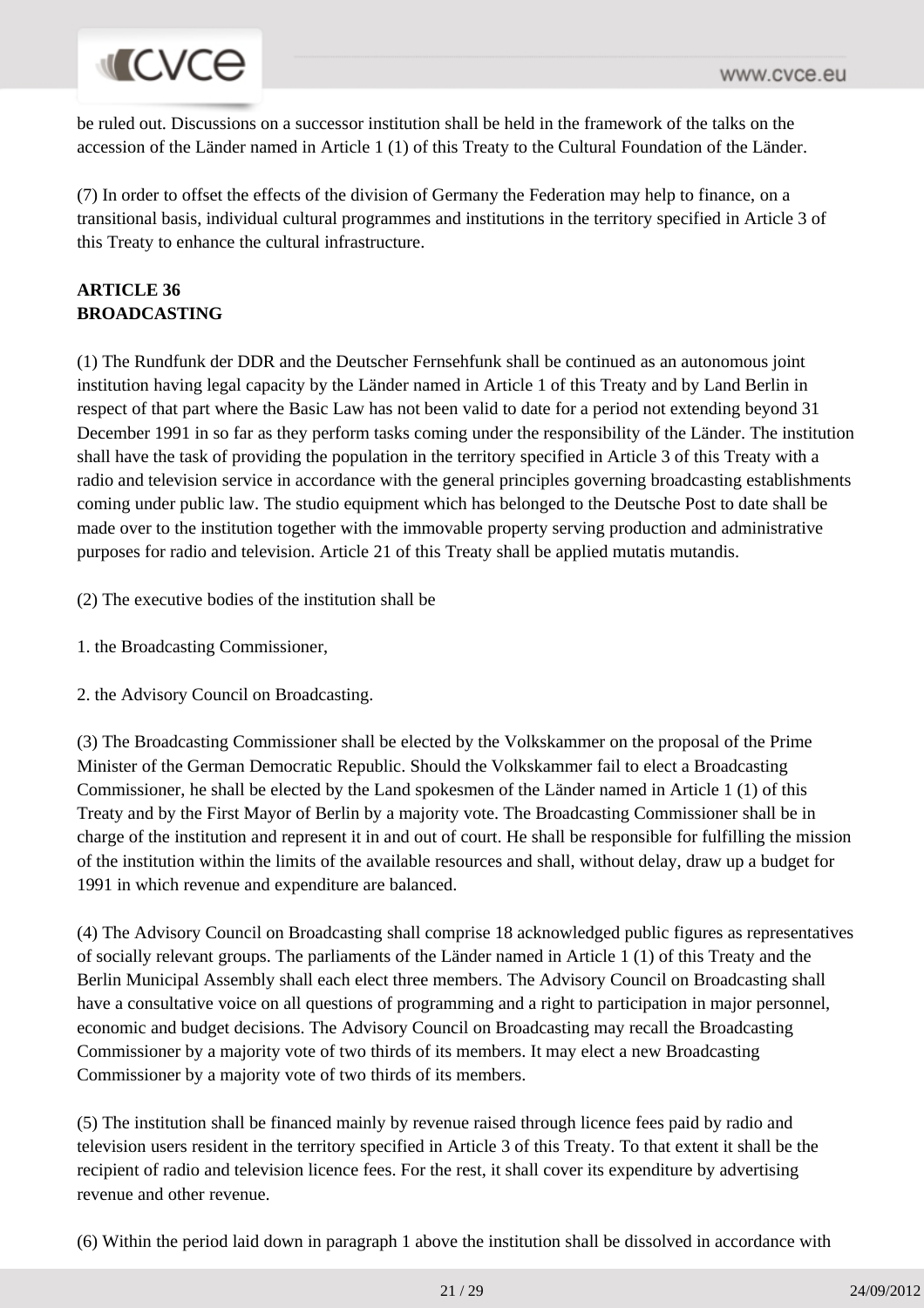

the federal structure of broadcasting through a joint treaty between the Länder named in Article 1 of this Treaty or converted to agencies under public law of one or more Länder. Should a treaty under the first sentence fail to materialize by 31 December 1991, the institution shall be deemed to have been dissolved on that date. The assets and liabilities existing on that date shall be shared out among the Länder named in Article 1 of this Treaty. The amount of the shares to be transferred shall be calculated in proportion to the licence fee revenues as of 30 June 1991 in the territory specified in Article 3 of this Treaty. This shall not affect the obligation of the Länder to continue to provide a broadcasting service in the territory specified in Article 3 of this Treaty.

(7) Upon the entry into force of the treaty under paragraph 6 above, but no later than 31 December 1991, paragraphs 1 to 6 above shall cease to have effect.

# **ARTICLE 37 EDUCATION**

(1) School, vocational or higher education certificates or degrees obtained or officially recognized in the German Democratic Republic shall continue to be valid in the territory specified in Article 3 of this Treaty. Examinations passed and certificates obtained in the territory specified in Article 3 or in the other Länder of the Federal Republic of Germany, including Berlin (West), shall be considered equal and shall convey the same rights if they are of equal value. Their equivalence shall be established by the respective competent agency on application. Legal provisions of the Federation and the European Communities regarding the equivalence of examinations and certificates, and special provisions set out in this Treaty shall have priority. In all cases this shall not affect the right to use academic professional titles and degrees obtained or officially recognized or conferred.

(2) The usual recognition procedure operated by the Conference of Ministers of Education and Cultural Affairs shall apply to teaching diploma examinations. The said Conference shall make appropriate transitional arrangements.

(3) Examination certificates issued under the trained occupation scheme and the skilled workers' training scheme as well as final examinations and apprentices' final examinations in recognized trained occupations shall be considered equal.

(4) The regulations necessary for the reorganization of the school system in the territory specified in Article 3 of this Treaty shall be adopted by the Länder named in Article 1. The necessary regulations for the recognition of examinations under educational law shall be agreed by the Conference of Ministers of Education and Cultural Affairs. In both cases they shall be based on the Hamburg Agreement and the other relevant agreements reached by the said Conference.

(5) Undergraduates who move to another institution of higher education before completing their studies shall have their study and examination record up to that point recognized according to the principles laid down in Section 7 of the General Regulations on Degree Examination Procedures (ABD) or within the terms of the rules governing admission to state examinations.

(6) The entitlements to study at an institution of higher education confirmed on leaving certificates issued by engineering and technical schools of the German Democratic Republic shall be valid in accordance with the resolution of 10 May 1990 of the Conference of Ministers of Education and Cultural Affairs and its Annex B. Further principles and procedures for the recognition of technical school and higher education certificates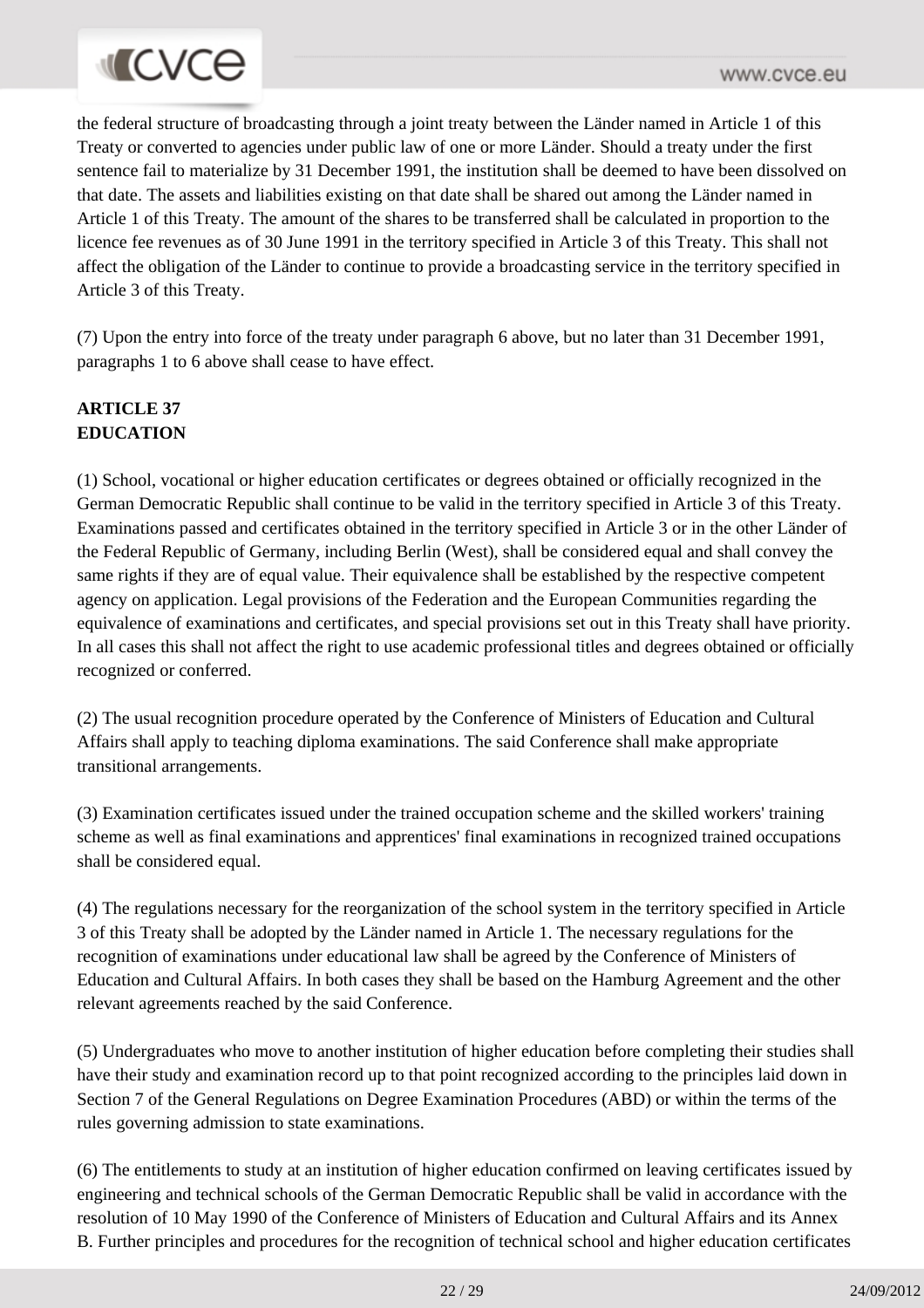# **MCVCe**

for the purpose of school and college studies based on them shall be developed within the framework of the Conference of Ministers of Education and Cultural Affairs.

### **ARTICLE 38 SCIENCE AND RESEARCH**

(1) In the united Germany science and research shall continue to constitute important foundations of the state and society. The need to renew science and research in the territory specified in Article 3 of this Treaty while preserving efficient institutions shall be taken into account by an expert report on publicly maintained institutions prepared by the Science Council and to be completed by 31 December 1991, with individual results to be implemented step by step before that date.

The following provisions are intended to make possible the preparation of this report and ensure the incorporation of science and research in the territory specified in Article 3 of this Treaty into the joint research structure of the Federal Republic of Germany.

(2) Upon the accession taking effect, the Academy of Sciences of the German Democratic Republic shall be separated as a learned society from the research institutes and other institutions. The decision as to how the learned society of the Academy of Sciences of the German Democratic Republic is to be continued shall be taken under Land law. For the time being the research institutes and other institutions shall continue to exist up to 31 December 1991 as institutions of the Länder in the territory specified in Article 3 of this Treaty in so far as they have not been previously dissolved or transformed. Transitional arrangements shall be made for the financing of these institutes and institutions up to 31 December 1991; the requisite funds shall be provided in 1991 by the Federation and the Länder named in Article 1 of this Treaty.

(3) The employment contracts of the staff employed at the research institutes and other institutions of the Academy of Sciences of the German Democratic Republic shall continue to exist up to 31 December 1991 as limited employment contracts with the Länder to which these institutes and institutions are transferred. The right to cancel these employment contracts with or without notice under the conditions listed in Annex I to this Treaty shall remain unaffected.

(4) Paragraphs 1 to 3 above shall apply mutatis mutandis to the Academy of Architecture and the Academy of Agricultural Sciences of the German Democratic Republic and to the scientific institutions subordinate to the Ministry of Food, Agriculture and Forestry.

(5) The Federal Government shall begin negotiations with the Länder with a view to adapting or renewing the Federation-Länder agreements under Article 91 b of the Basic Law in such a way that educational planning and the promotion of institutions and projects of scientific research of supraregional importance are extended to the territory specified in Article 3 of this Treaty.

(6) The Federal Government shall seek to ensure that the proven methods and programmes of research promotion in the Federal Republic of Germany are applied as soon as possible to the entire federal territory and that the scientists and scientific institutions in the territory specified in Article 3 of this Treaty are given access to current research promotion schemes. Furthermore, certain schemes for promoting research and development which have expired in the territory of the Federal Republic of Germany shall be reopened for the territory specified in Article 3 of this Treaty; this shall not include fiscal measures.

(7) Upon the accession of the German Democratic Republic taking effect, the Research Council of the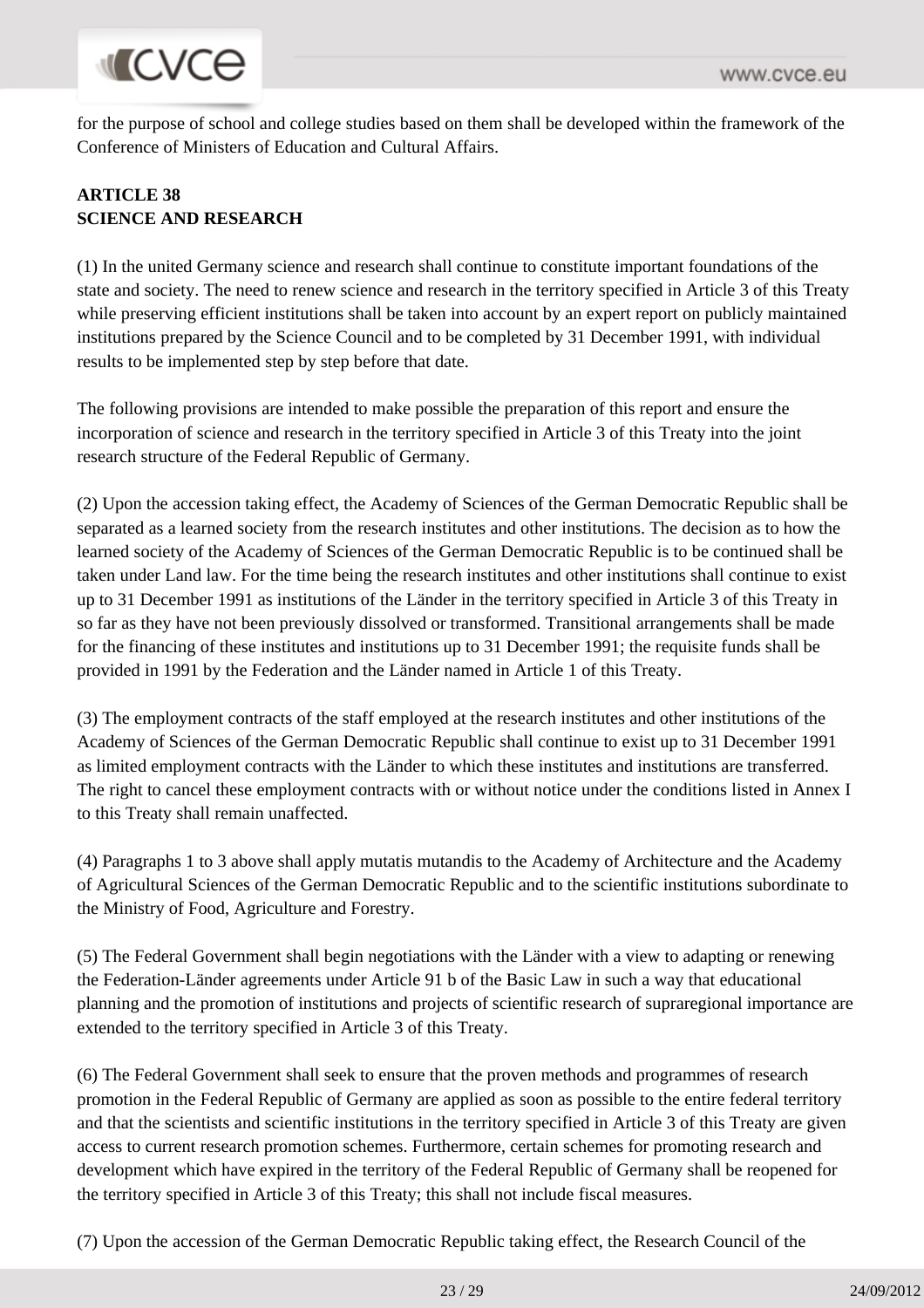German Democratic Republic shall be dissolved.

#### **ARTICLE 39 SPORT**

**MICVCO** 

(1) The sporting structures which are in a process of transformation in the territory specified in Article 3 of this Treaty shall be placed on a self-governing basis. The public authorities shall give moral and material support to sport in line with the distribution of competence under the Basic Law.

(2) To the extent that it has proved successful, top-level sport and its development shall continue to receive support in the territory specified in Article 3 of this Treaty. Support shall be given within the framework of the rules and principles existing in the Federal Republic of Germany and in line with the public-sector budgets in the territory specified in Article 3 of this Treaty. Within this framework, the Physical Training and Sport Research Institute (FKS) in Leipzig, the doping control laboratory recognized by the International Olympic Committee (IOC) in Kreischa (near Dresden) and the Sports Equipment Research and Development Centre (FES) in Berlin (East) shall - each in an appropriate legal form and to the extent necessary - be continued as institutions in the united Germany or attached to existing institutions.

(3) The Federation shall support sport for the disabled for a transitional period until 31 December 1992.

### **CHAPTER IX TRANSITIONAL AND FINAL PROVISIONS**

### **ARTICLE 40 TREATIES AND AGREEMENTS**

(1) The obligations under the Treaty of 18 May 1990 between the Federal Republic of Germany and the German Democratic Republic establishing a Monetary, Economic and Social Union shall continue to be valid unless otherwise provided in this Treaty and unless they become irrelevant in the process of establishing German unity.

(2) Where rights and duties arising from other treaties and agreements between the Federal Republic of Germany or its Länder and the German Democratic Republic have not become irrelevant in the process of establishing German unity, they shall be assumed, adjusted or settled by the competent national entities.

### **ARTICLE 41 SETTLEMENT OF PROPERTY ISSUES**

(1) The Joint Declaration of 15 June 1990 on the Settlement of Open Property Issues (Annex III) issued by the Government of the Federal Republic of Germany and the Government of the German Democratic Republic shall form an integral part of this Treaty.

(2) In accordance with separate legislative arrangements there shall be no return of property rights to real estate or buildings if the real estate or building concerned is required for urgent investment purposes to be specified in detail, particularly if it is to be used for the establishment of an industrial enterprise and the implementation of this investment decision deserves support from a general economic viewpoint above all if it creates or safeguards jobs. The investor shall submit a plan showing the major features of his project and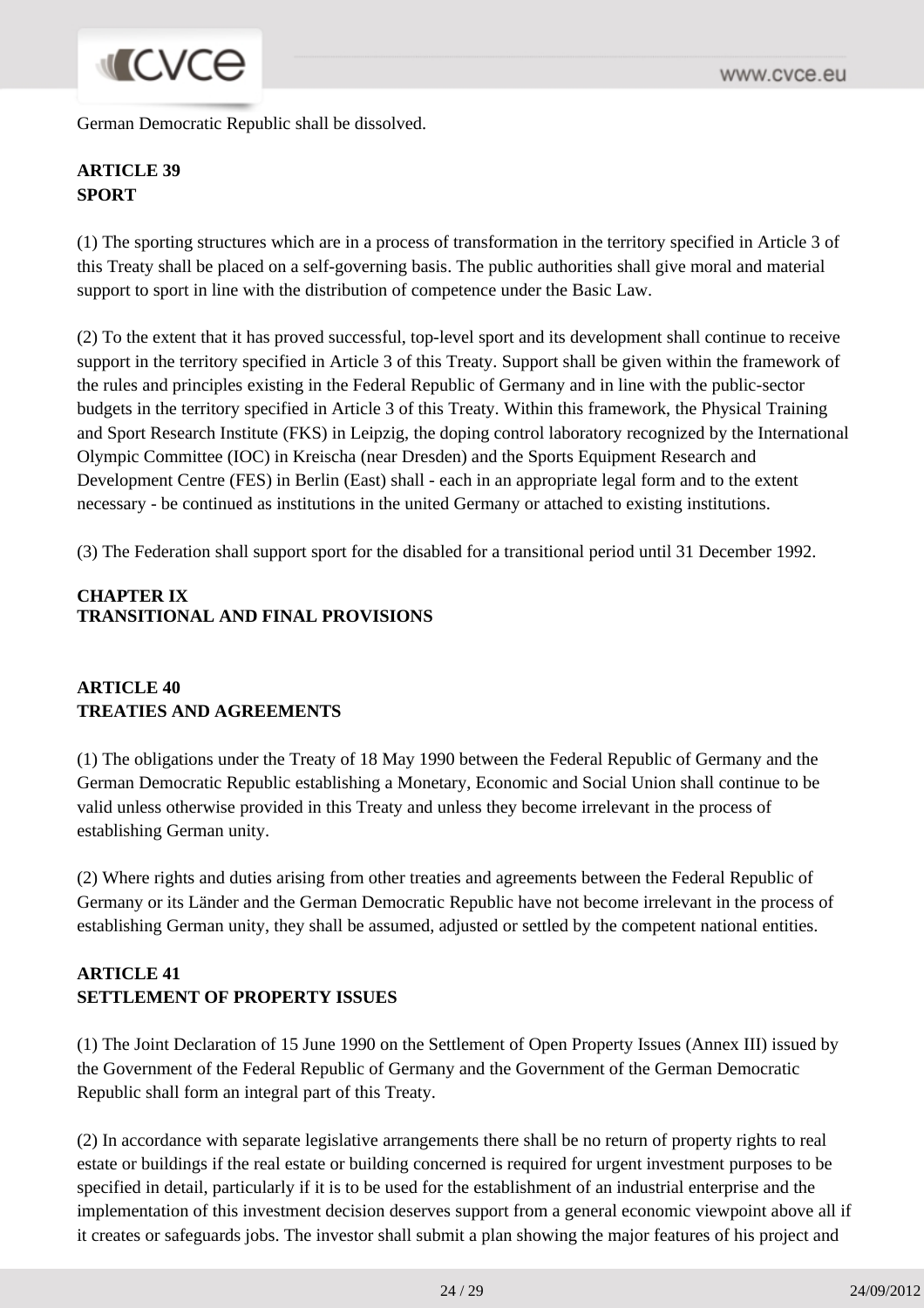shall undertake to carry out the plan on this basis. The legislation shall also contain arrangements for compensation to the former owner.

(3) The Federal Republic of Germany shall not otherwise enact any legislation contradicting the Joint Declaration referred to in paragraph 1 above.

### **ARTICLE 42 DELEGATION OF PARLIAMENTARY REPRESENTATIVES**

(1) Before the accession of the German Democratic Republic takes effect, the Volkskammer shall, on the basis of its composition, elect 144 Members of Parliament to be delegated to the 11th German Bundestag together with a sufficient number of reserve members. Relevant proposals shall be made by the parties and groups represented in the Volkskammer.

(2) The persons elected shall become members of the 11th German Bundestag by virtue of a statement of acceptance delivered to the President of the Volkskammer, but not until the accession takes effect. The President of the Volkskammer shall without delay communicate the result of the election, together with the statement of acceptance, to the President of the German Bundestag.

(3) The eligibility for election to, and loss of membership of, the 11th German Bundestag shall otherwise be subject to the provisions of the Federal Election Act as promulgated on 1 September 1975 (Federal Law Gazette 1, p. 2325) and last amended by the Act of 29 August 1990 (Federal Law Gazette 11, p. 813).

In the event of cessation of membership, the member concerned shall be replaced by the next person on the reserve list. He must belong to the same party as, at the time of his election, the member whose membership has ceased. The reserve member to take his seat in the German Bundestag shall, before the accession takes effect, be determined by the President of the Volkskammer, and thereafter by the President of the German Bundestag.

# **ARTICLE 43 TRANSITIONAL RULE FOR THE BUNDESRAT PENDING THE FORMATION OF LÄNDER GOVERNMENTS**

From the formation of the Länder named in Article 1 (1) of this Treaty until the election of minister presidents, the Land plenipotentiaries may take part in the meetings of the Bundesrat in a consultative capacity.

# **ARTICLE 44 PRESERVATION OF RIGHTS**

Rights arising from this Treaty in favour of the German Democratic Republic or the Länder named in Article 1 of this Treaty may be asserted by each of these Länder after the accession has taken effect.

# **ARTICLE 45 ENTRY INTO FORCE OF THE TREATY**

(1) This Treaty, including the attached Protocol and Annexes I to III, shall enter into force on the day on which the Governments of the Federal Republic of Germany and the German Democratic Republic have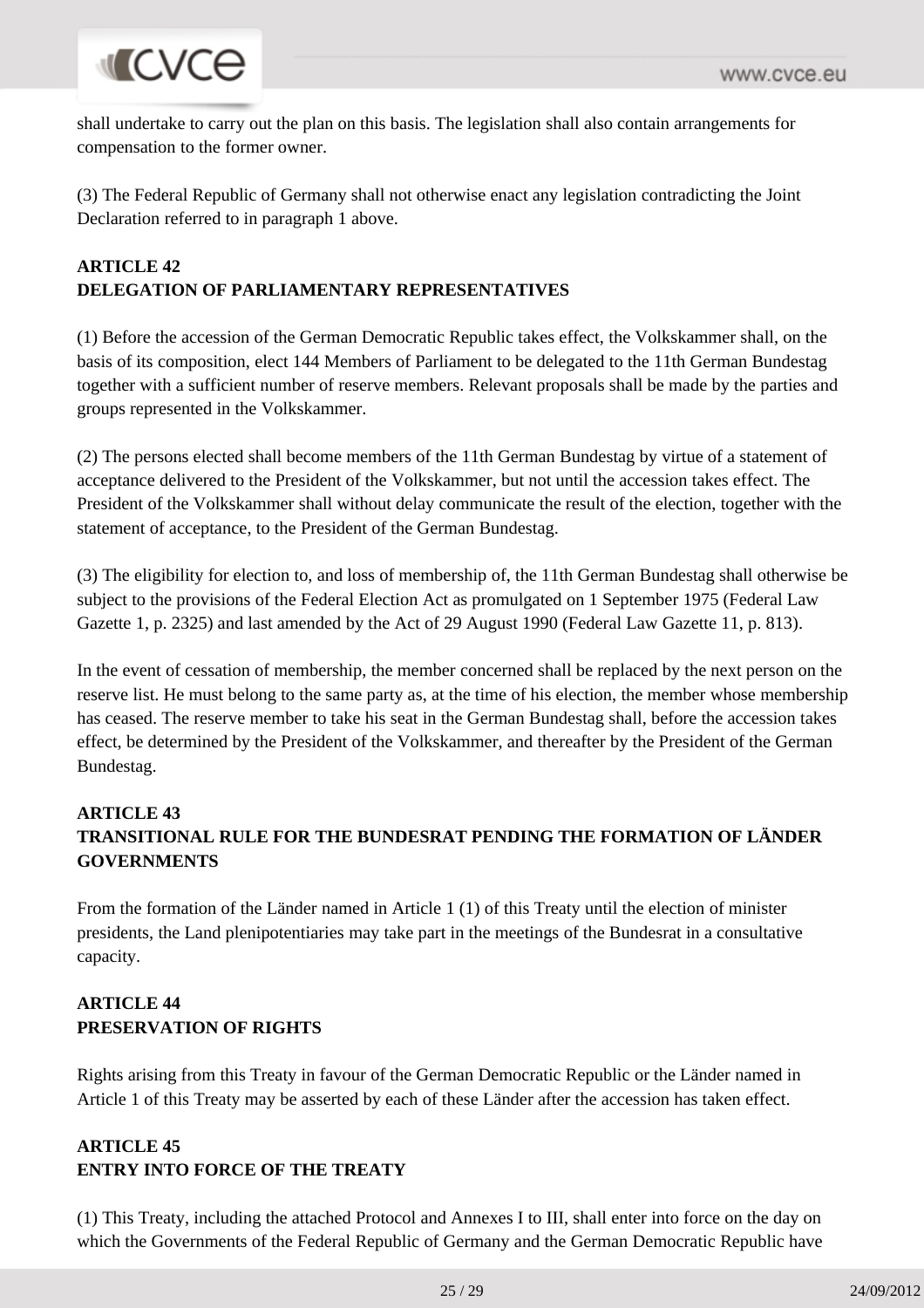# **INCVCE**

informed each other that the internal requirements for such entry into force have been fulfilled.

(2) The Treaty shall remain valid as federal law after the accession has taken effect.

Done at Berlin on 31 August 1990 in duplicate in the German language.

For the Federal Republic of Germany Wolfgang Schäuble

For the German Democratic Republic Günther Krause

--------------------------------------------------------------------

#### **PROTOCOL**

At the signing of the Treaty between the Federal Republic of Germany and the German Democratic Republic on the Establishment of Germany Unity the following explanations were made in respect of this Treaty:

#### **I. RE ARTICLES AND ANNEXES OF THE TREATY**

1. Re Article 1:

(1) The boundaries of Land Berlin shall be those defined by the Establishment of a New Municipality of Berlin Act of 27 April 1920 (Prussian Law Gazette 1920, p. 123) with the proviso

- that the note in the protocol concerning Article 1 of the Agreement of 31 March 1988 between the Senat and the Government of the German Democratic Republic on the Inclusion of Further Enclaves and Other Small Territories in the Agreement of 20 December 1971 on the Settlement of Questions of Enclaves by the Exchange of Territories shall be extended to all boroughs and shall continue to apply between the Länder of Berlin and Brandenburg;

- that all territories in which an election to the House of Representatives or to the Municipal Assembly of Berlin took place after 7 October 1949 are constituent parts of the boroughs of Berlin.

(2) The Länder of Berlin and Brandenburg shall review the course of the boundary arising from paragraph 1 above and produce a documentary record of it within one year.

2. Re Article 2 (1):

The Contracting Parties agree that decisions under the second sentence shall be the prerogative of the legislative bodies of the Federation after the election of the first all-German Bundestag and after the establishment of full rights of participation for the Länder named in Article 1 (1) of this Treaty.

3. Re Article 2 (2):

The Contracting Parties agree that the character of 3 October 1990 as a public holiday does not rule out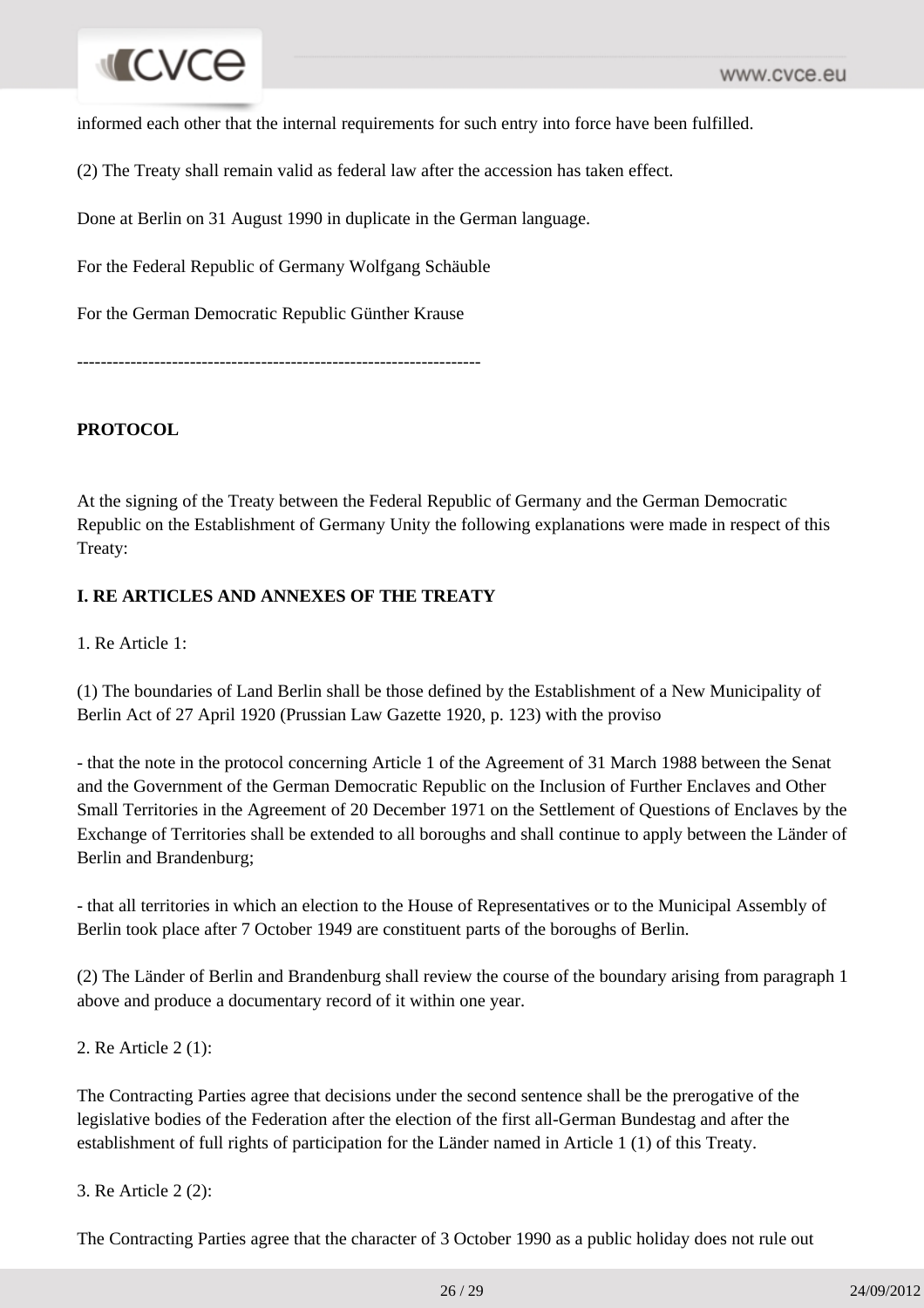# **INCVCe**

actions which have already been decided irreversibly when the Treaty enters into force.

4. Re Article 4, item 5:

Article 143 (1) and (2) has only temporary significance; it is therefore not binding on future legislation.

5. Re Article 9 (5):

The two Contracting Parties take note of the statement by Land Berlin that the church tax legislation valid in Berlin (West) shall, with effect from 1 January 1991, be extended to that part of Berlin in which it has not been valid to date.

6. Re Article 13:

Institutions or their branches which, up to the accession taking effect, have performed tasks that in future are no longer to be carried out by the public administration shall be wound up as follows:

(1) Where a substantive link exists with public tasks, the institutions or their branches shall be wound up by the body which is responsible for these public tasks (Federation, Land, Länder jointly).

(2) In all other cases the institutions or their branches shall be wound up by the Federation.

In cases of doubt the Land concerned or the Federation may have recourse to an agency established by the Federation and the Länder.

7. Re Article 13 (2):

Where Institutions are wholly or partially transferred to the Federation, suitable existing staff shall be taken on to an appropriate extent as necessary for the performance of tasks.

8. Re Article 15:

The administrative assistance of the Federation and the Länder for the organization of Land administration and the performance of certain technical tasks shall be coordinated in a clearing agency to be established by the Federation and the Länder.

9. Re Article 16:

The two Contracting Parties take note of the announcement by Land Berlin that the First Mayor will, on 3 October 1990, be appointed a member of the Bundesrat and that the members of the Magistrat, like other members of the Land Government of Berlin, will be entitled to deputize for the appointed members of the Bundesrat.

10. Re Article 17:

This provision shall also apply to persons who, due to committal to a psychiatric institution contrary to the rule of law, became victims within the meaning of Article 17.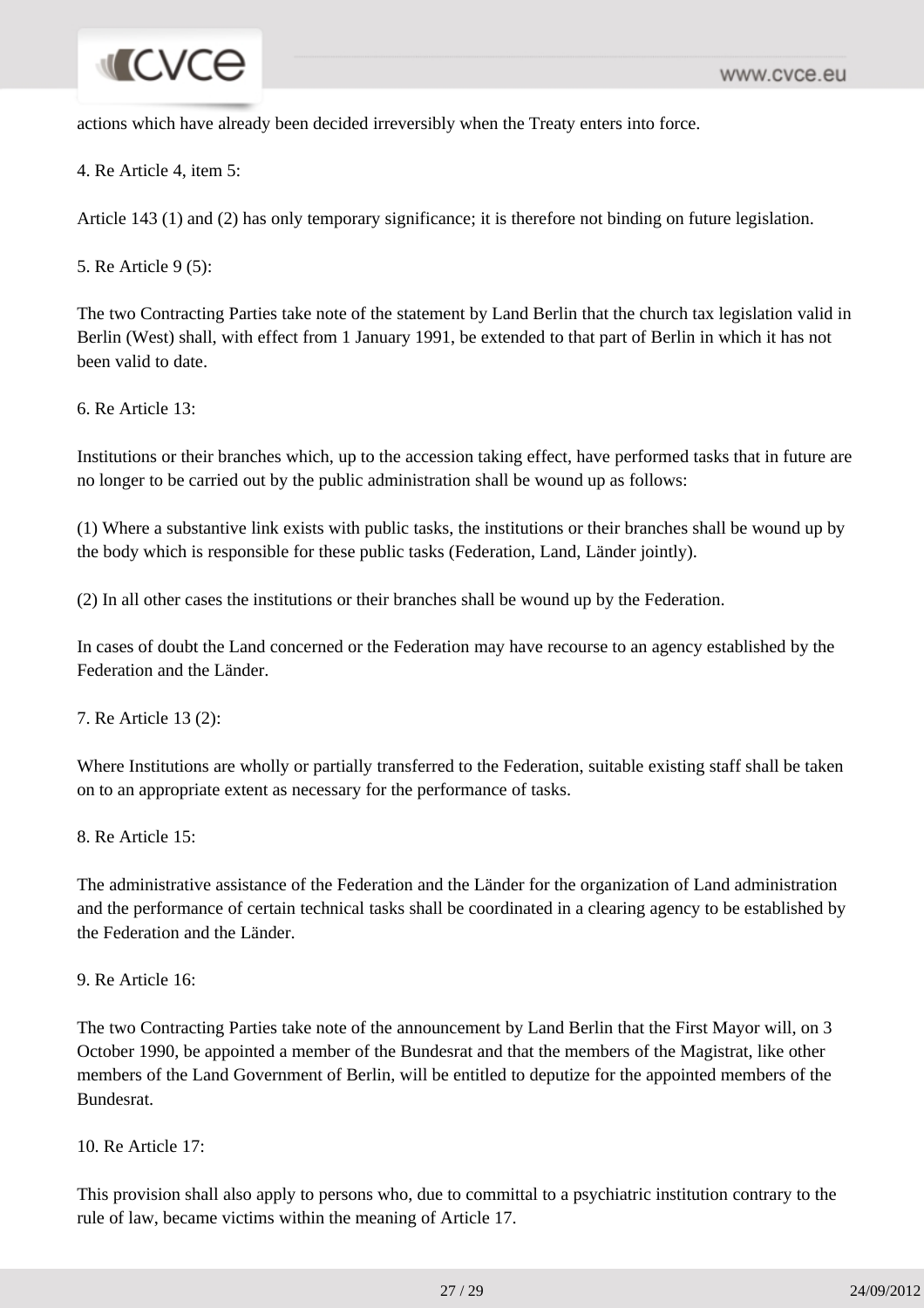# 11. Re Article 20 (2):

**INCVCO** 

The introduction of professional civil service law in accordance with the agreed arrangements set out in Annex I shall take place in line with the principles governing the staffing of permanently required posts of the Federal Republic of Germany.

12. Re Article 21 (1), first sentence:

The Länder shall be informed about the continued use of immovable property employed for military purposes. The Länder concerned shall be consulted before immovable property which has been used to date for military purposes and becomes federal property is given over to another use.

13. Re Article 22 (4):

Publicly owned land used for housing purposes by the housing cooperatives shall also be covered by paragraph 4 and shall ultimately be made over to the housing cooperatives, with its present purpose being maintained.

14. Re Article 35:

The Federal Republic of Germany and the German Democratic Republic declare in connection with Article 35 of the Treaty:

1. There shall be freedom of commitment to the distinctive Sorbian way of life and to Sorbian culture.

2. The maintenance and further development of Sorbian culture and traditions shall be guaranteed.

3. The Sorbian people and their organizations shall be free to cultivate and preserve the Sorbian language in public life.

4. The distribution of competence between the Federation and the Länder as set out in the Basic Law shall remain unaffected.

15. Re Article 38:

Agreements concluded by the Academy of Sciences, the Academy of Architecture and the Academy of Agricultural Sciences of the German Democratic Republic with organizations in other states or with international agencies shall be reviewed in accordance with the principles laid down in Article 12 of the Treaty.

16. Re Article 40:

The Federal Government shall settle cases in which it has agreed to assume the costs of medical care for Germans from the territory specified in Article 3 of the Treaty.

(...)

#### **II. STATEMENT FOR THE RECORD**